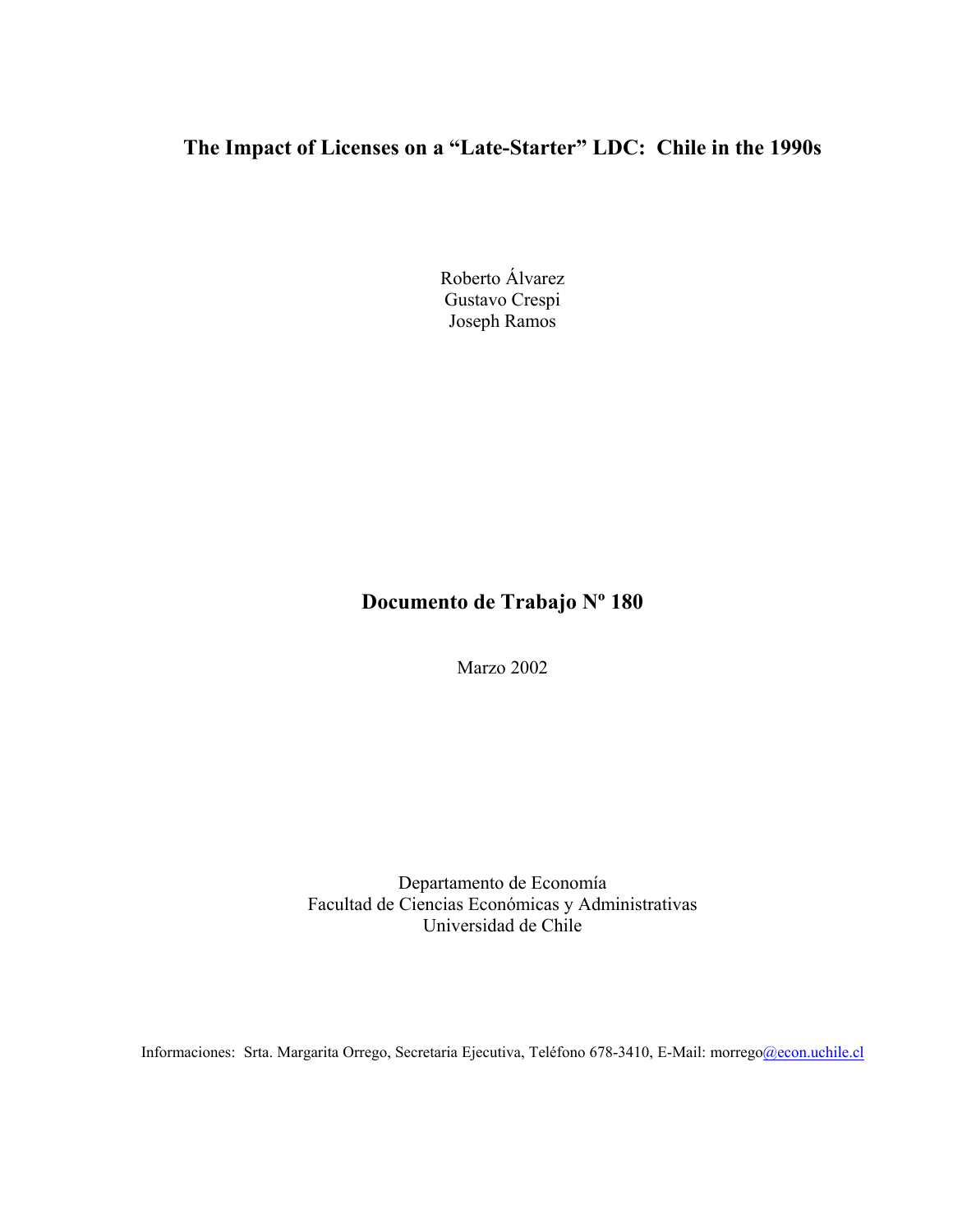## **The Impact of Licenses on a "Late Starter" LDC: Chile in the 1990s**

## **Abstract**

The acquistion of technology through licenses is a potentially important means of accelerating productivity growth, especially in "late starter" developing countries in the throes of "catch up". Yet the literature has tended to focus on the potential benefits to the seller, overlooking those to the purchaser (our own concern). We find that expenditures on licensing showed exceptionally high rates of return, of the order of twice those in investment in physical capital, significantly improving firms' performance and productivity in Chilean industry during the 1990s. We conclude that licensing can be an important instrument for speeding catch up in LDCs.

**KEYWORDS**: Development, technology, licenses, catch-up, Latin America and Chile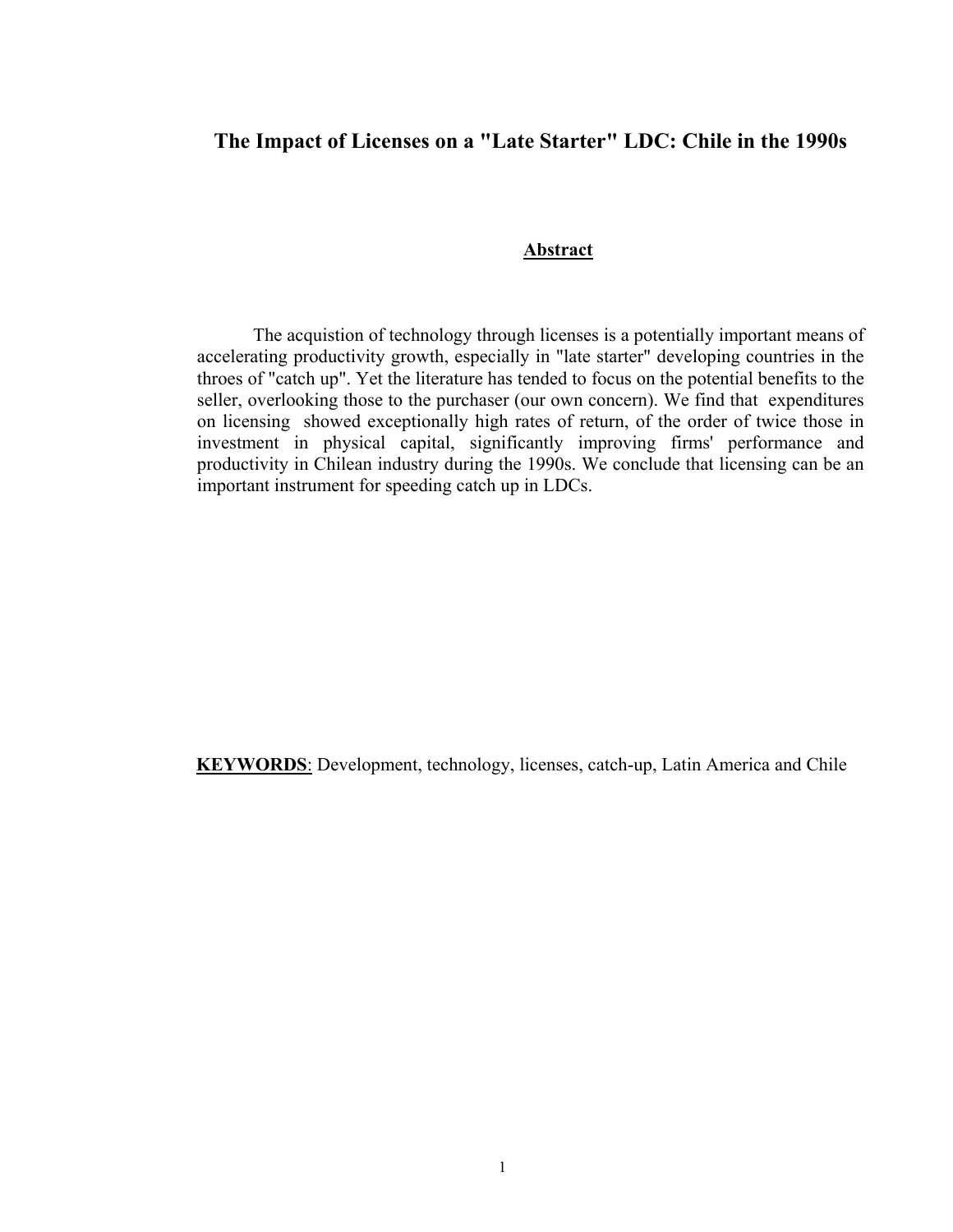## **1. INTRODUCTION**

It is a well known fact that technology is the principal source of strong and systematic growth in productivity and so, ultimately, of improved living standards. Unfortunately, technology is still much of a "black box" for economists, notwithstanding the theoretical advances of recent years in the "economics of knowledge" - whether along the lines of endogenous growth models, such as Paul Romer's (Romer 1990, for example), or in the spirit of the more microeconomically based models of evolutionary theory, such as R[i](#page-35-0)chard Nelson's (Nelson and Winter, 1982, for example)<sup>i</sup>. To be sure, all agree that the acquisition of knowledge is not effortless; it requires resources. Investment in human capital is central; so too is R&D; as well, probably, as the institutional interplay of firms, capital markets, research institutes and the educational system, or what has come to be called the national system of innovation (Nelson, 1993). But for all the progress, we have been unable to come up with much that is new in terms of policy recommendations, which would have surprised any economist from Adam Smith on to Schumpeter, indeed which might come as something of a surprise to the average man on the street. Given the importance of technology in explaining total factor productivity this is, indeed, a disappointing situation.

Moreover, precisely because the burgeoning literature has emphasized that technological growth does not fall like manna from the sky, but rather is endogenous, the result of conscious effort and investment, R&D has stolen much of the limelight. This emphasis on R&D has received added impetus from the fact that such expenditures are measurable<sup>ii</sup>, and so, readily amenable to our powerful econometric tools.

Whatever the merits or demerits of this emphasis in developed countries, this is definitely a distortion of priorities for developing countries. For one thing that we do know is that "catch up" is critical for LDCs, - indeed, the possibility of skipping stages or technological generations is the singlemost important, and possibly sole, advantage of being a "late starter". Yet the emphasis on R&D in the literature, reflecting its importance in developed countries, but not in LDCs, has oftentimes led to a focus on R&D, even in LDCs, when it is in all likelihood of secondary importance in LDCs' *current stage of development.* As a case in point, and just to illustrate, not to be unduly harsh, the first Science and Technology Policy Review prepared by the OECD (1994) once Mexico became a member dealt almost exclusively with R&D, and had virtually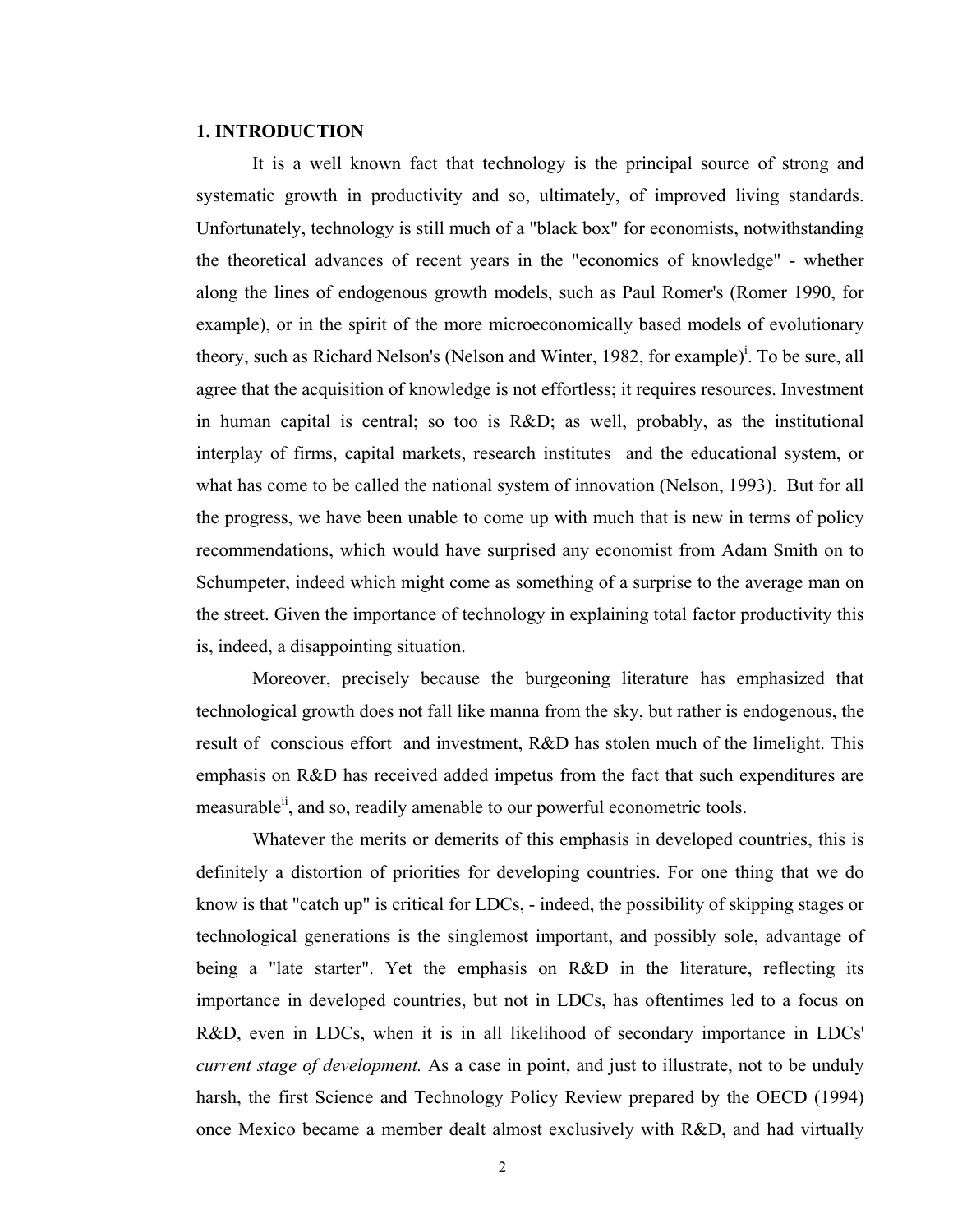nothing to say about the *transfer of technology*. Small wonder then that LDCs so frequently focus technology policy on raising the proportion of R&D expenditures from their current 0.5-0.7% of GNP to fractions closer to those of developed countries (of the order of 2% pf GNP). Few ask themselves whether a more appropriate reference might not be what developed countries were spending on R&D when they were still at a catch up stage. A look at Japan or the Tigers in the 1950s and not the 1990s, would have shown that  $R&D$  was less than 1% of GNP - a fact that did not keep them from growing at heretofore unprecedented rates.

More importantly, few ask themselves what it was that "late starters" in fact did do, if not R&D, to speed catch up. The stories that abound are about mass imitation, learning by visiting, reverse engineering, licensing. This latter mechanism, licensing, is the focus of this paper, for we believe that licensing, though important in the development of many of today's developed countries, is largely overlooked in today's literature. Indeed, it is often looked down upon as an inferior form of learning, rather than as a short cut.

In section I we consider the potential benefits and costs which licensing may entail and then, in section II, we review the empirical evidence on the importance of licensing in developed countries as well as some "late starter" economies. The main part of the paper, however, is empirical, section III. It attempts to detemine the impact of licensing on firm performance and productivity in Chile in the 1990s. It concludes that expenditures in licensing have had exceptionally high rates of return in Chile in this period, possibly twice as high as those in investment in physical capital; hence, that licensing can be important in speeding catch up, if intelligently exploited. Moreover, precisely because a licensor sees little to fear in licensing to a firm from an LDC, the amount of licensing, whether massive, as in several successful emergent economies, or slight, as at present in most Latin American countries, is up to LDCs to determine, and so is amenable to domestic policies.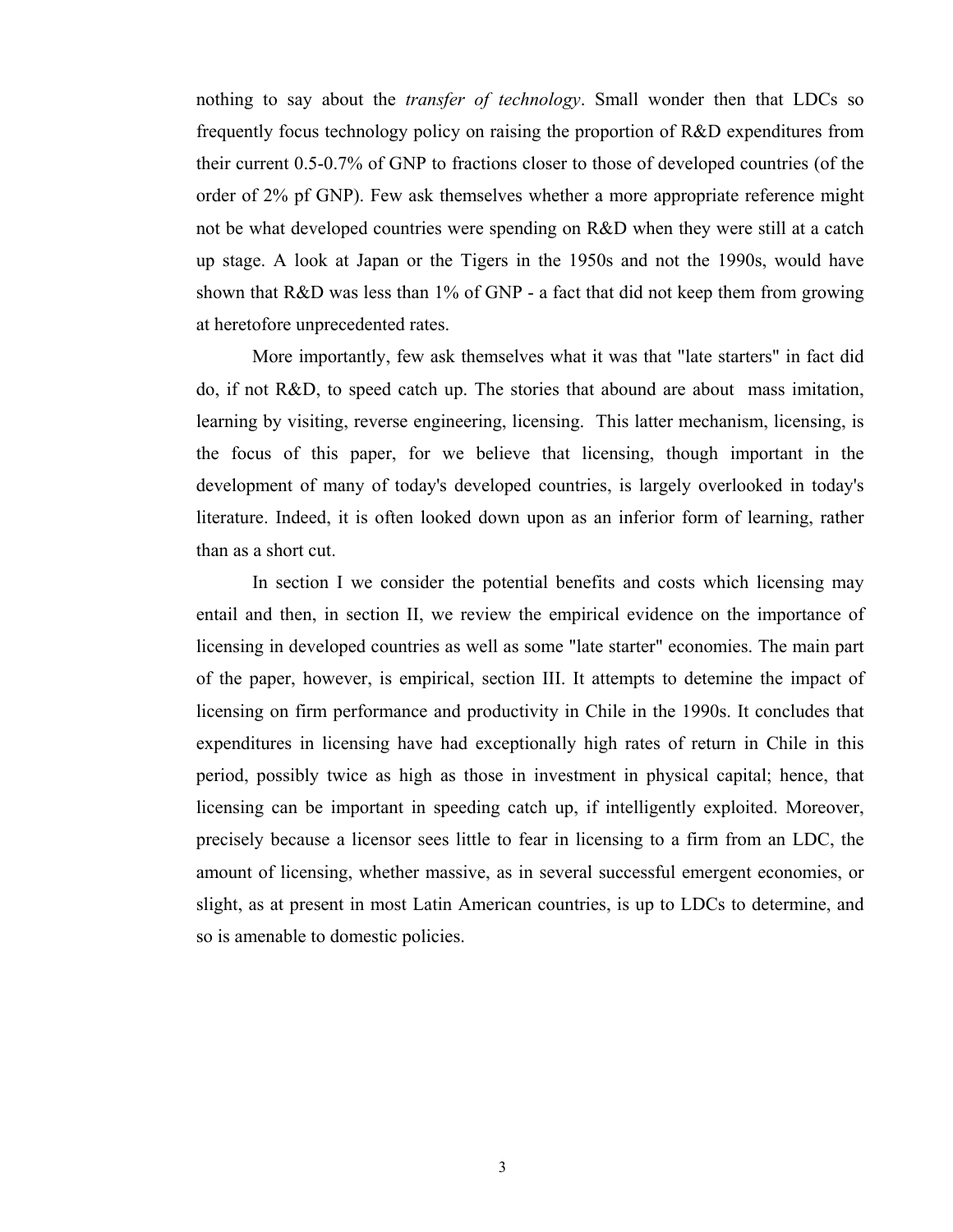#### **2. THE ECONOMIC LOGIC BEHIND LICENSING**

The potential benefits of licensing - here understood in its broadest sense, both of a process as well as to a trademark or to a franchise - are for both parties to the license. For the licensee it provides: 1) the use of a proven technology (or a reputable quality as well as name brand) along with its associated know-how, permitting the licensee to move rapidly towards the frontier of best practise; 2) it saves time and costs on product development (or in acquiring reputation); 3) it establishes the possibility of a long term alliance with a known and reputable producer (the licensor); and 4) it avoids the possibility of long costly legal disputes (a point less relevant the smaller the LDC market). A problem for licensees is that oftentimes they are not sure of what they are buying, nor of its true worth to them. This problem of asymmetric information can make the bargaining and negotiations of licenses quite tricky, and in the limit, could actually impede such a transaction. A risk for licensees is that it could induce dependency and lethargy, utlimately slowing rather than speeding their productivity growth. Yet, as suggested by evidence in developed countries, more often than not licensing complements rather than substitutes own innovation, for the value of licenses is a function both of the firm's "scanning" capacity as well as of its "absorptive" capacity, which requires recipients to cultivate an in-house technological capability<sup>m</sup>.

The benefits to the licensor are also manifold. It provides: 1) a more rapid return on his investment in R&D; 2) access to new markets and integration into existing distribution channels 3) savings on capital investment; 4) enhances his technology as an industry standard; and 5) a way overcome tariff or tax barriers to export or foreign direct investment. The downside for licensors is that it can convert a licensee into a serious competitive threat in the future (reason for which, there is evidence that licensing arrangements in developed countries are more frequently made with firms in other countries than in one's own). Hence, the slower the rate of technological growth in a sector, the riskier licensing can be for the licensor, and so, the higher the fee he is apt to charge, if he licenses at all. LDC firms are probably well placed in this regard inasmuch as most developed country firms are apt to see such firms as so far behind the technological frontier that there is little risk that a licensee will become a future competitive threat. More relevant possibly in LDCs is the fear, especially in the case of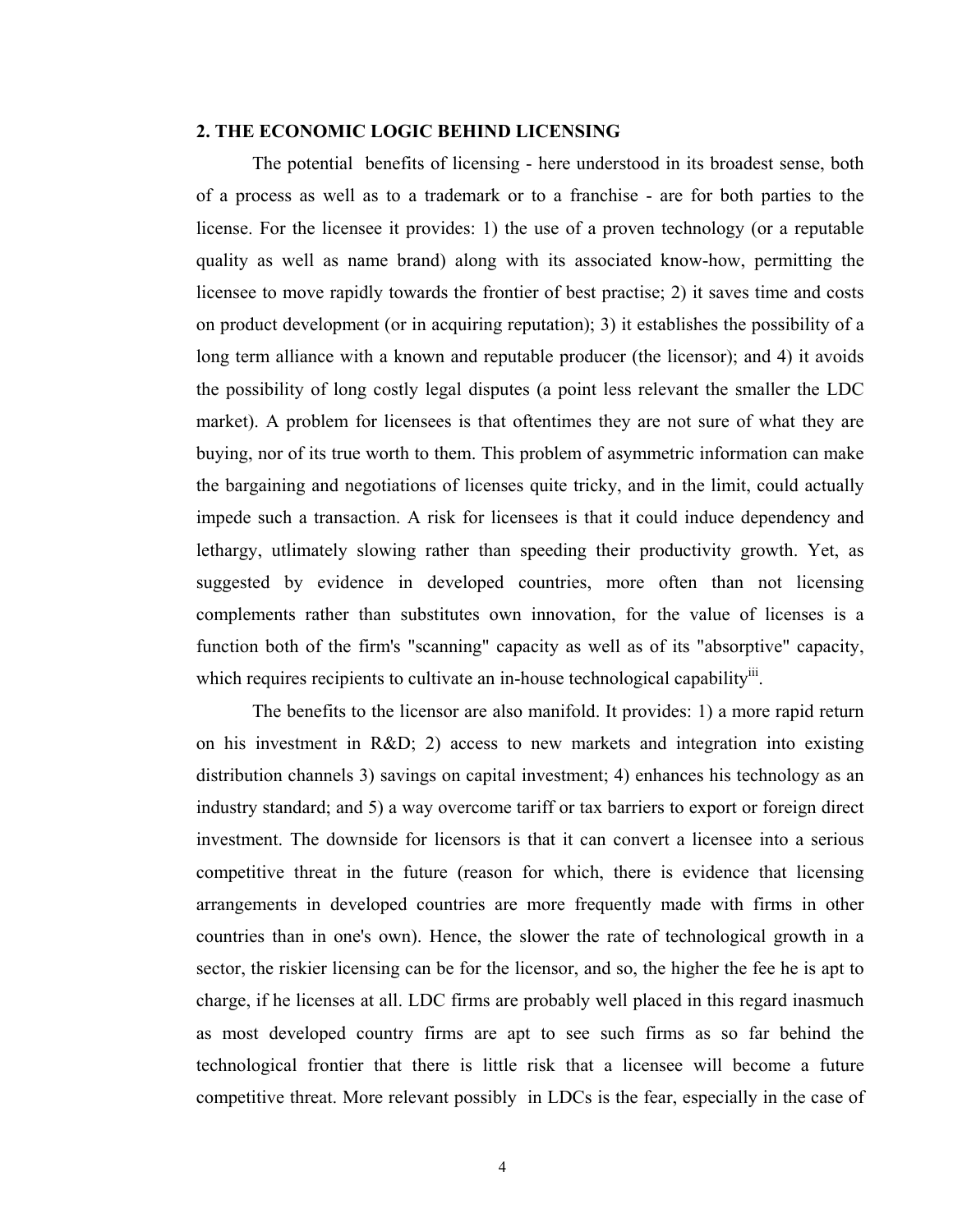trademarks or franchises, that poor use by the licensee could tarnish the licensor firm's reputation, thereby requiring a minimal local competence before the license be sold.

#### **3. LICENSES AND GROWTH**

(a) In developed countries

Since it is typically assumed that developed countries will be the licensors and developing countries the licensees, it may come as a surprise to note, for example, that the developed economies of Europe spend 0.28% of their GNP on licenses, a figure 2 1/2 to 3 times as large as that of Chile or Brazil (Agosin and Saavedra, 1999). Moreover, this figure, is not what these economies paid in the heyday of catch up, -for figures on the 50s are not readily available, - but what they spend on licenses today, when they are on, or close to, the technological frontier itself. Reflection, however, suggests that this is not so surprising after all. For most firms in developed countries are not themselves so much technological innovators as "strategic followers". Hence, they are much in need of licenses, and, if intelligently purchased, can help them maintain themselves competitive and close to the frontier without incurring in the far larger and riskier investment that R&D entails.

Indeed, a cursory glance at the literature shows that the purchase of licenses is quite common and an important part of technological transfer. For example, a recent study of Belgian manufacturing firms reveals that at least 20% of them acquired technology through licensing in the previous two years. Of possibly even more relevance to LDCs is the fact that the purchase of licenses is frequent even among small firms: at least 15% of Belgian manufacturing firms with less than 50 employees acquired technology through licenses in the previous two years (Cassiman and Veugelers, 2000). To be sure, the authors point out that the bulk of the firms that buy technology through licenses do some in house R&D (over 80% in this study, though other studies suggest half that figure<sup>iv</sup>). This suggests that an in house capacity to research is required in order to be able to scan available technologies intelligently and so acquire the most relevant ones, and to be able to absorb and adapt them rapidly into the productive process. Hence, licenses and own R&D seem to be complements rather than substitutes.

Studies in the US also bear out that licensing is widespread. For example, a sample of 334 manufacturing firms in a major western state (though a sample biased towards sectors were licensing was thought to be more frequent) showed that 45% were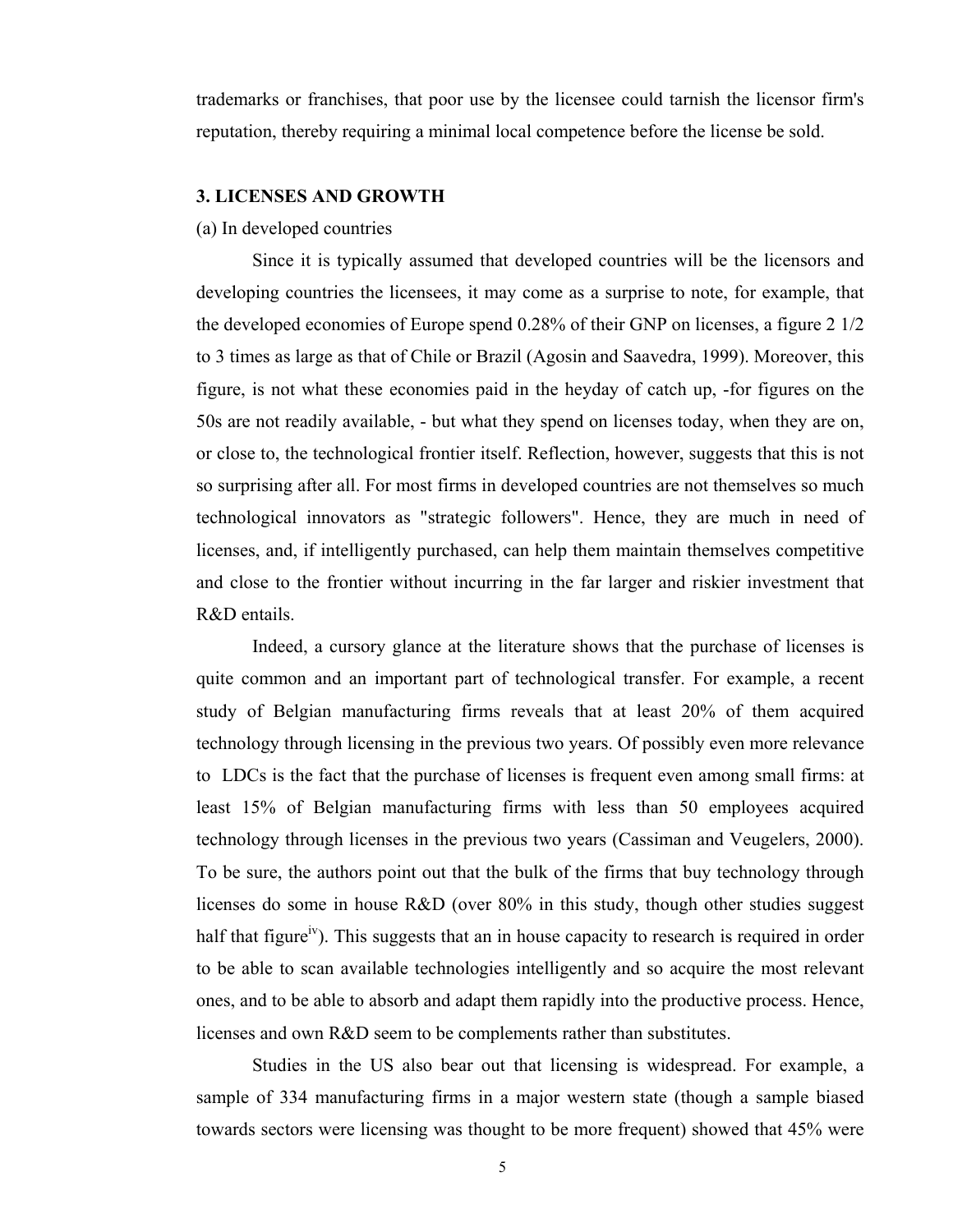involved in licensing in 1993/94, 20% as licensors and 25% as licensees (Fu and Perkins, 1995). Though significant, these figures were one quarter lower than those found in a similar study in 1965, when 60% of firms were found to be involved in licensing, either as licensors or licensees. Such a decline would be consistent with the view that as productivity differentials narrow, licensing becomes less attractive to licensors. Finally, this study corroborated that the larger a firm the more likely it is to buy a license, possibly suggesting that the purchase of licenses depends on the absorptive capacity and accumulated skills of the firm (since age and size are positively correlated).

Nevertheless, for the most part the emphasis in the literature in developed countries has been on the optimum pricing strategy from the point of view of the licensor, far more than on the potential benefit licenses can signify for the licensee.

#### (b) In less developed countries

Since the potential gains from licenses should be particularly great for licensee firms the further away these be from the technological frontier, and the potential threat of a licensee becoming a rival competitor should be less the further away the licensee firm is from the technological frontier, licensing should be especially great between developed country licensors and developing country licensees. As a matter of fact this does not seem to be the case, at least not for the most part in Latin America. As noted before, Brazil spends of the order of 0.08% of GNP on royalties and Chile's 0.1% as compared to the average of the order of 0.25% for Europe (See Table 1). Moreover, the statistics available understate the differences. For the data refer to payments on licenses *overseas*. Since developed countries are far more apt to pay licenses to firms within their own country than is the case with developing countries, such statistics understate the true extent of the use of licensing by developed countries<sup> $v$ </sup>

More importantly, expenditures on licenses as a proportion of GNP in Latin America are normally well below those of two emerging economies of the OECD, Spain and Portugal, which spend 0.4% and 0.5% of GNP respectively on royalties each year (See Table 1) as well as below those of Korea where royalty payments averaged 0.5% in 1987-89 (latest figures readily at hand). Interestingly enough, though Spain and Portugal have among the lowest fractions of GNP spent on R&D in the OECD, less than 1%, their expenditures on licensing are high, as might befit countries in the catch up phase of growth. This suggests that in this early stage of development licensing substitutes for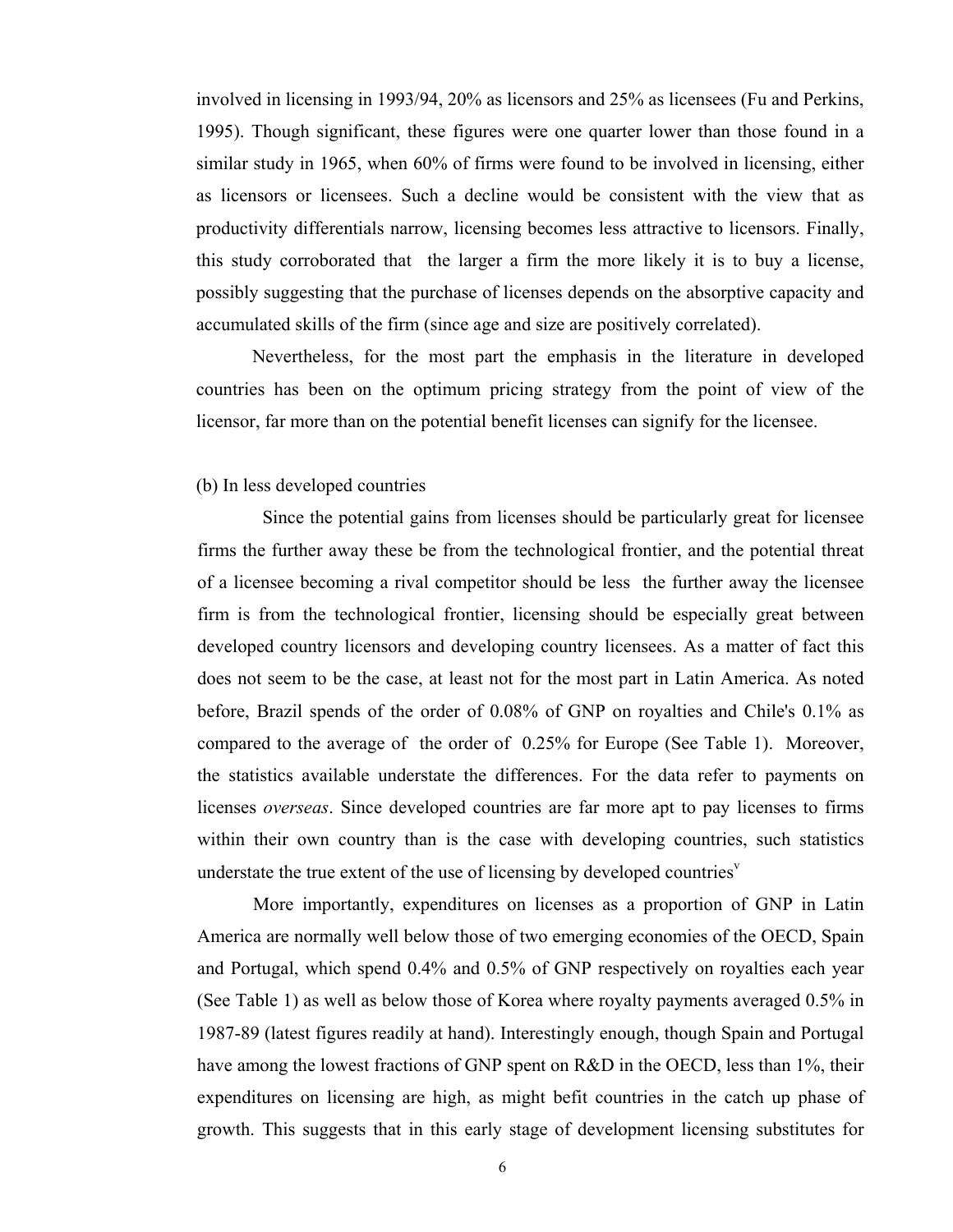R&D, whereas as the economy matures, licensing slows and R&D picks up, though both grow strongly, suggesting that once on the technological frontier licenses and R&D are complements more than substitutes. What stands out in the case of Latin America (exception made of Argentina in recent years) is that *both* licensing and R&D are low by international comparisons, suggesting underinvestment in each, and most especially, in licensing.

| Country (year)               | Royalties/GNP                 | Business R&D/GNP | Total R&D/GNP |
|------------------------------|-------------------------------|------------------|---------------|
| A. LDCs                      |                               |                  |               |
| Latin America                |                               |                  |               |
| Mexico                       | 0.12(1996)                    | 0.1(1995)        | 0.3(1995)     |
| <b>Brazil</b>                | 0.08                          |                  | 0.9(1987)     |
| Chile                        | 0.1                           | 0.2(1998)        | 0.7(1998)     |
| Argentina                    | 0.34 (of manufacturing sales) | < 0.1est. (1996) | 0.3           |
|                              |                               |                  |               |
| <b>B.</b> Emergent Economies |                               |                  |               |
| Korea                        | $0.5(1987-89)$                | 2.1(1997)        | 2.9(1997)     |
| Portugal                     | 0.6(1997)                     | 0.15(1997)       | 0.65(1997)    |
| Spain                        | 0.4(1992)                     | 0.4(1998)        | 0.9(1998)     |
|                              |                               |                  |               |
| C. Developed Economies       |                               |                  |               |
| Europe                       | 0.28(1990)                    | $1.5\%$ (1997)   | 2.2% (1997)   |
|                              |                               |                  |               |
| Japan                        | $0.2(1970-83)$                | 2.1(1997)        | 2.9 (1997)    |
|                              |                               |                  |               |
| Canada                       | 0.2(1995)                     | 0.7(1997)        | 1.6(1998)     |
| Australia                    | .09(1996)                     | 0.8(1996)        | 1.7(1996)     |
|                              |                               |                  |               |

**Table 1 Spending on Licenses as a Percentage of GNP, OECD and Emergent Economies**

Sources: OECD (1999). Latin american data are from Agosin and Saavedra (1998). Data on royalties for Argentina come from Argentina's INDEC (1998); and the data for Korea come from Kim and Dahlman (1992).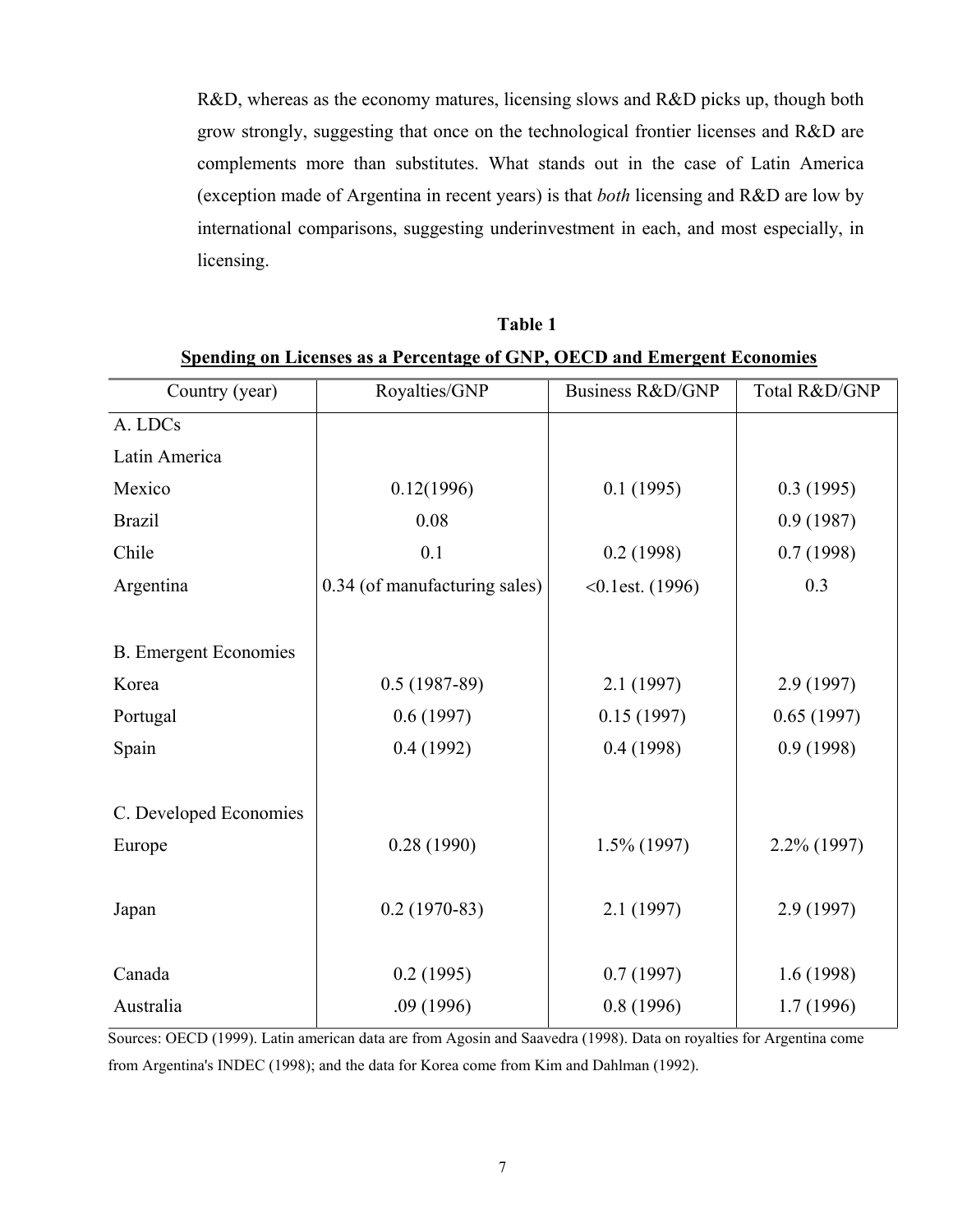The question naturally arises as to why the Latin American figures are so low. Three factors would seem to be at play. First, in the 60s and 70s many Latin American countries enacted highly restrictive regulations on the importation of technology by licenses and the amount of royalty payments that could be paid. These limitations grew out of a concern that obsolescent technology was being transferred and that royalty payments might be too high . More concretely, because of the problem of asymmetric information to which we earlier alluded, the bargaining situation between the licensor and the licensee was considered to be lopsided in favor of the licensor<sup>y</sup>. To redress this, much legislation was enacted to "protect" the licensee from undue exploitation by the developed country licensor. Hence, emphasis in this period was on limiting royalty payments (by capping the percentage of sales which could be paid in royalties) as well as "assuring that the technology was of benefit to the importing country". Such overemphasis on the price paid neglected the potential benefits that such capping would forego, if technological diffusion was thereby slowed.

This one-sided emphasis on the risks of technological imports far more than on its potential benefits was also a reflection of the dependency theory and anti foreign capitalist spirit characteristic of those times. Two quotations of the period bring out the temper of the times. The first comes from the Andean Pact's Board in 1976 (Junta de Acuerdo de Cartagena, 1976). "The use of imported knowledge has several effects. In the first place, it frequently ignores the internal factors of production and resources available locally. The increases in production achieved with inappropriate technology inappropriate means to inappropriate products - tend to conflict with certain basic development objectives, such as the level of employment. Likewise, the export of products manufactured with imported technology (essential to integrating the national economies with the rest of the world is severely restricted by the terms under which technology is made available. Moreover, the need to import essential knowledge from abroad (without having adequate legislation on foreign investment), when added to the present patents system, leads to economic and political power being concentrated in foreign centresd, whose objectives and interests do not coincide with those of the recipient countries." Note the total absence of mention of the potential benefits of technological diffusion. It is all risk, no gain. This is not from some marxist reserach center, but it is a report of an official agency, representing the governments of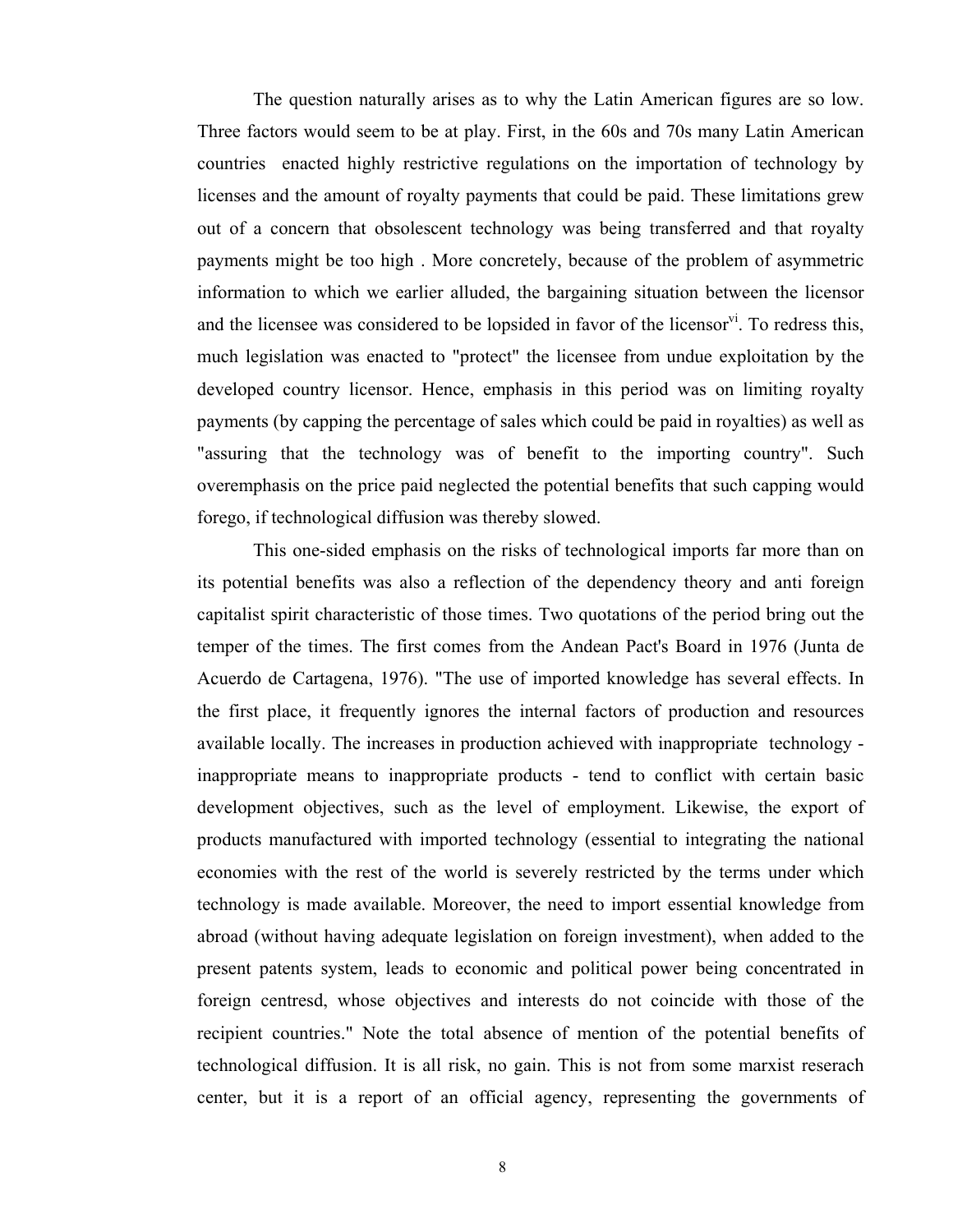Venezuela, Colombia, Ecuador, Peru, Bolivia and Chile. Such were the temper of the times.

The second comes from an article in 1975 (our translation) on technology transfer in Latin America by one of the region's experts in the field (Correa, 1975). "The importation of technology and of trademarks proved to be a mechanism of virtual control on the part of licensors, which often gave them complete domination over licensee firms; it revealed the imperfections of the "market for technology" and the myriad costs which these can impose on recipient economies, without sufficently compensating benefits. ... This is the context which explains the regulations enacted or perfected in recent years in Latin America, aiming to control the purchase of technologies and the use of foreign licenses."

Small wonder, given such controls, that licensing may have long been overlooked in the region. Nevertheless, this is not a sufficient reason to explain the relatively low use of licensing today, 15 years after the resurgence of pro-market reforms throughout the region, and 11 after the fall of the Berlin Wall and the end of communism. Hence, for more recent times two additional explanations are in order

Second, it seems to be the case that the market for licensing is quite imperfect. Given the insufficient information available to licensees as to the best or most appropriate technology available internationally, given the insufficient information available to potential licensors of the capabilities and needs of would be licensees, transaction costs can be quite high - despite the potential benefits to both parties. Who then should incur the cost of finding his nate, the potential licensor or the potential licensee? It turns out that even in the United States, most licenses are marketed "informally": 49% of licensing agreements were made through word of mouth and another 23% were made through personal acquaintance (Fu and Perkins, op.cit.). Hence, proximity (geographic as well as sectoral) really matters. This, naturally, puts an LDC licensee at a disadvantage with respect to licensing, for he is far from industry flows (which are north/ north, far more than north/south).

Third, at least till the recent reversal of economic strategy towards openness and liberalization, Latin American entrepreneurs had been rather laid back, income satisficers more than income maximizers. Three factors played a hand in this: 1) the region's extreme concentration of income; 2) the assured profits stemming from its past tariff walls (where, in parody of the marxist adage, "to each sector was given the tariff it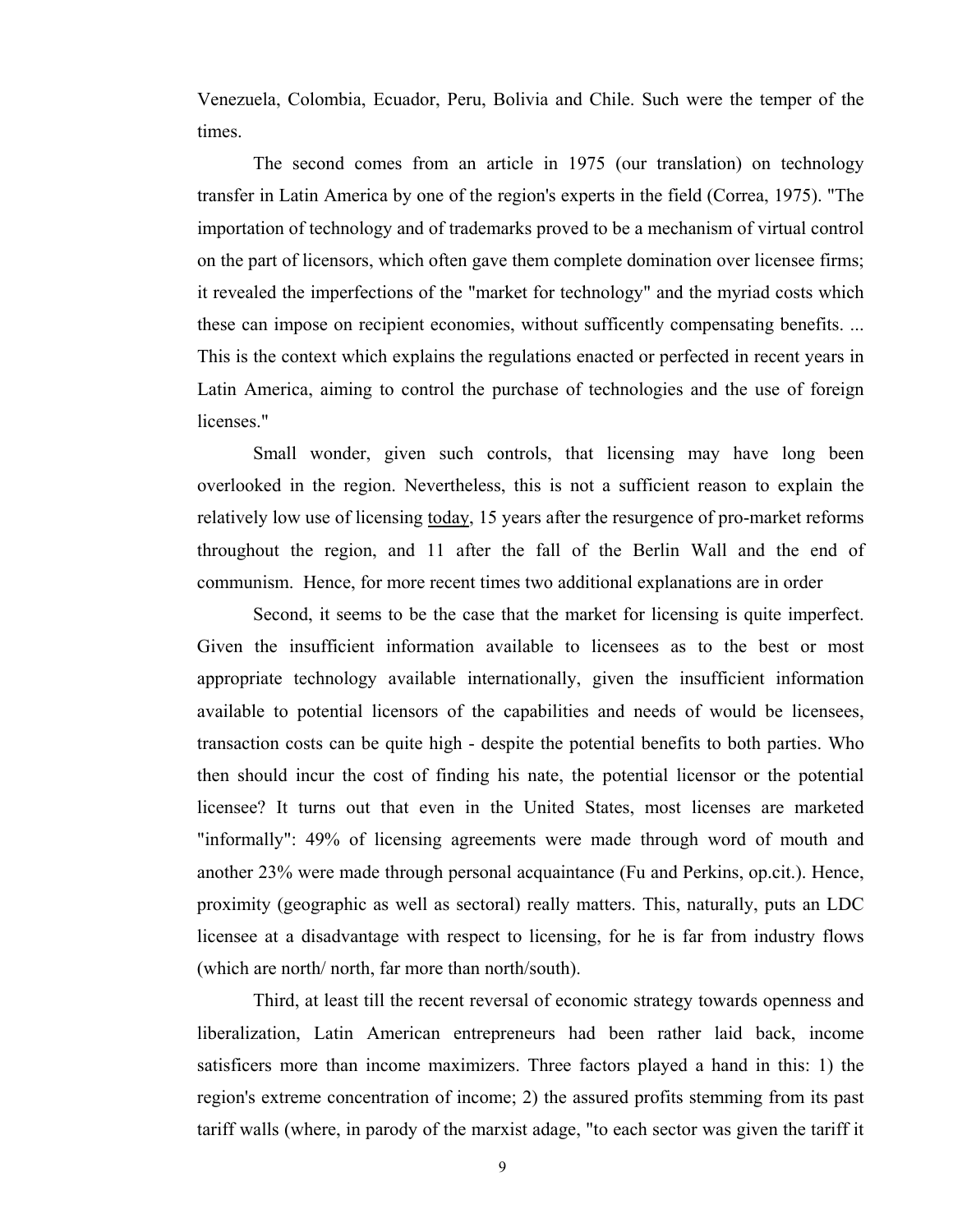needed"); and 3) only in recent years did modern business schools come into their own and professional managers begin running the, till then, largely family run firms. Thus, in a recent seminar on development in Latin America, a Canadian expert contrasted the Latin American and Korean styles of negotiating technology licenses<sup>vii</sup> The Koreans come to Canada knowing what technology they most want, and what firms outside of Canada have similar technologies and what royaties these others might charge. By contrast, in most licenses with Latin American firms it was the Canadian firm that took the initiative, visiting the Latin American firm and offering it its license. It's not just that the Koreans were able to negotiate a better deal. Rather it showed that the Koreans were far more conscious of the potential licenses could signify for them in moving rapidly to the frontier of best practises at a low cost.

For all of these reasons, the use of licensing would seem to have lagged in Latin America as contrasted with the important role it played in the catch up stage of most late starters and even the important role it still plays among developed world firms, especially among "strategic followers". Thus there would seem to be a strong presumption that Latin America (exception made of Argentina in recent years) has strongly underinvested in this form of technological transfer.

## **4. THE IMPACT OF LICENSING ON TECHNOLOGY TRANSFER IN CHILE**

Notwithstanding its relative underutilization in Latin America, licensing nevertheless does occur in Latin America. In what follows, and on the basis of an empirical analysis of manufacturing firms in the 1990s in Chile, - the region's *model reformer and stellar performer*, - we attempt to determine whether the *prima facie* case in favor of licensing is, in fact, borne out. More concretely, we first examine the importance licensing has in different dimensions - on productivity, investment, skills, wages and exports -distinguishing by size and ownership (national or foreign owned). In a second exercise we attempt to determine the impact of licensing in an initial year with the rate of growth of total factor productivity in the following years. Lastly, we deduce the rate of return to licensing, establishing that it is well above that normally associated with investments in physical capital, and not unlike the rate of return (private) of investment in R&D in developed countries.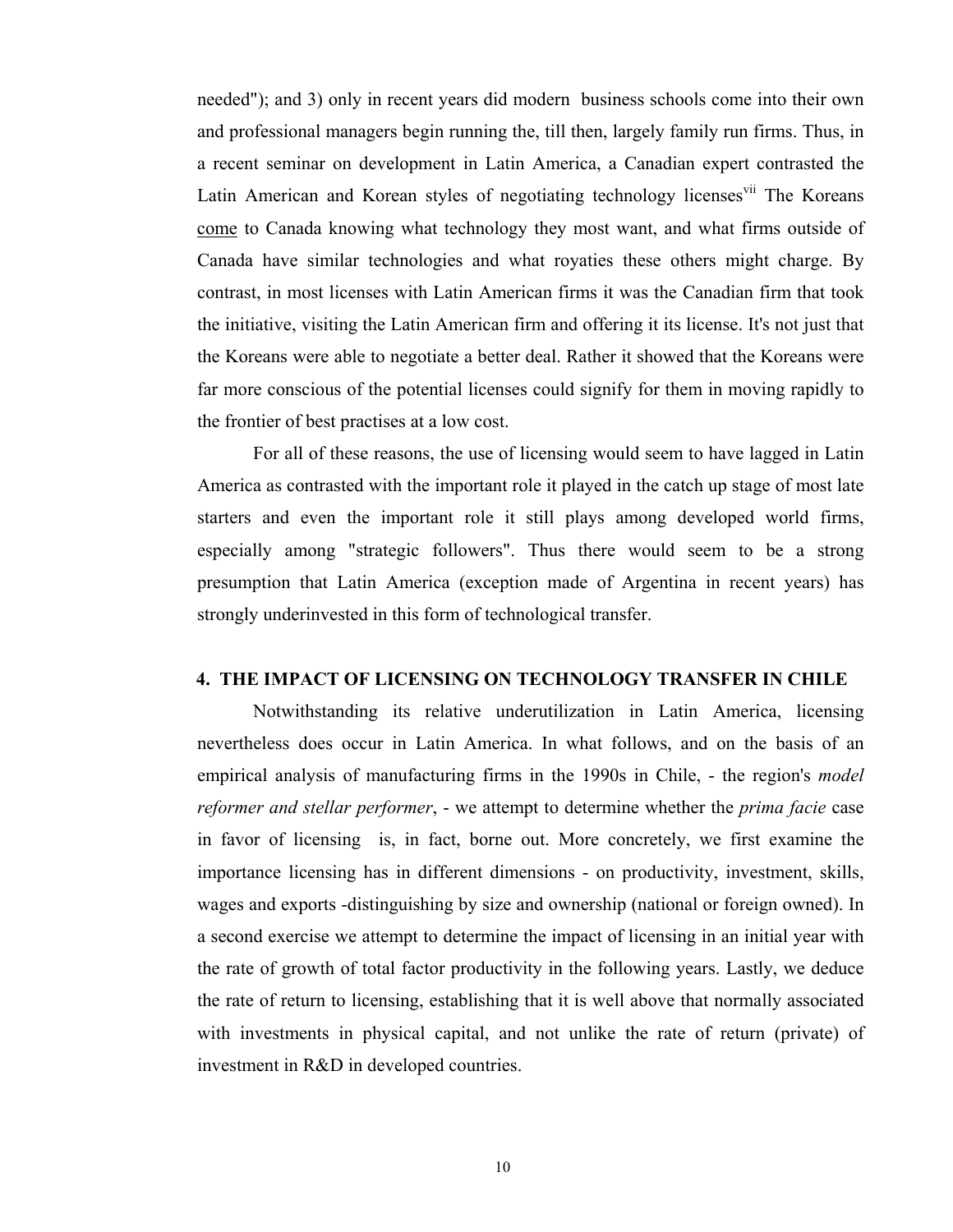(a) The data

The source for our analysis of licensing is the Chilean government's National Institute of Statistics (INE) annual nationwide survey of manufacturing establishments (ENIA) for the years 1990-1996, a period ending just before the onset of the Asian crisis, when the Chilean economy grew at a rate over 7% per year and labor productivity at a rate of the order of 4.5%. The survey collects information on more than 5,000 plants every year, and is representative of firms with 10 or more employees. The exclusion of very small firms and microenterprises is important as concerns employment, but it is not serious with respect to output (less than 10% of sectoral output being accounted by such firms) and obviously is of no consequence for this study, since such firms are highly unlikely to purchase licenses. The survey provides quantitative information on various indicators of firm performance - value added,sales, wages, number of employees -white and blue collar, capital stock and exports - along with the use of licensing and royalty payments.

## (b) The use of licensing by firms

As can be seen in Table 2, of the 5,000 firms sampled, only 5% purchased licenses from abroa[dviii](#page-35-7) in the period in question, a fraction of the 15-30% of manufacturing firms in developed countries which use licenses. It is true that this percentage has risen from less than 5% in 1990 to just under 6% in 1996. Nevertheless, even if this trend were to continue - at a rate of 1 additional percentage point every 6 years - it would take over 50 years before 15% of Chilean firms reached the 15% which characterized small Belgian firms, and 75 years before it reached the Belgian average of 20%!

As might be expected, licensing varies by sector (See Table 3). Licensing is most prevalent in chemical and rubber products (sector 35 of the CIIU), 22% of such firms purchasing licenses in the period in question; followed by metal products (some 13%); whereas it is least frequent in the final consumer goods sectors of furniture and wooden products, clothing and textiles and food and beverages. Somewhat surprisingly, firms producing machinery and equipment make little use of licensing, though this may simply be indicative of the huge heterogeneity of the sector, for what may be little more than repair shops coexist with genuine equipment producers (especially for the mining sector - 25 % of such equipment being produced locally, and possibly with licensing). So too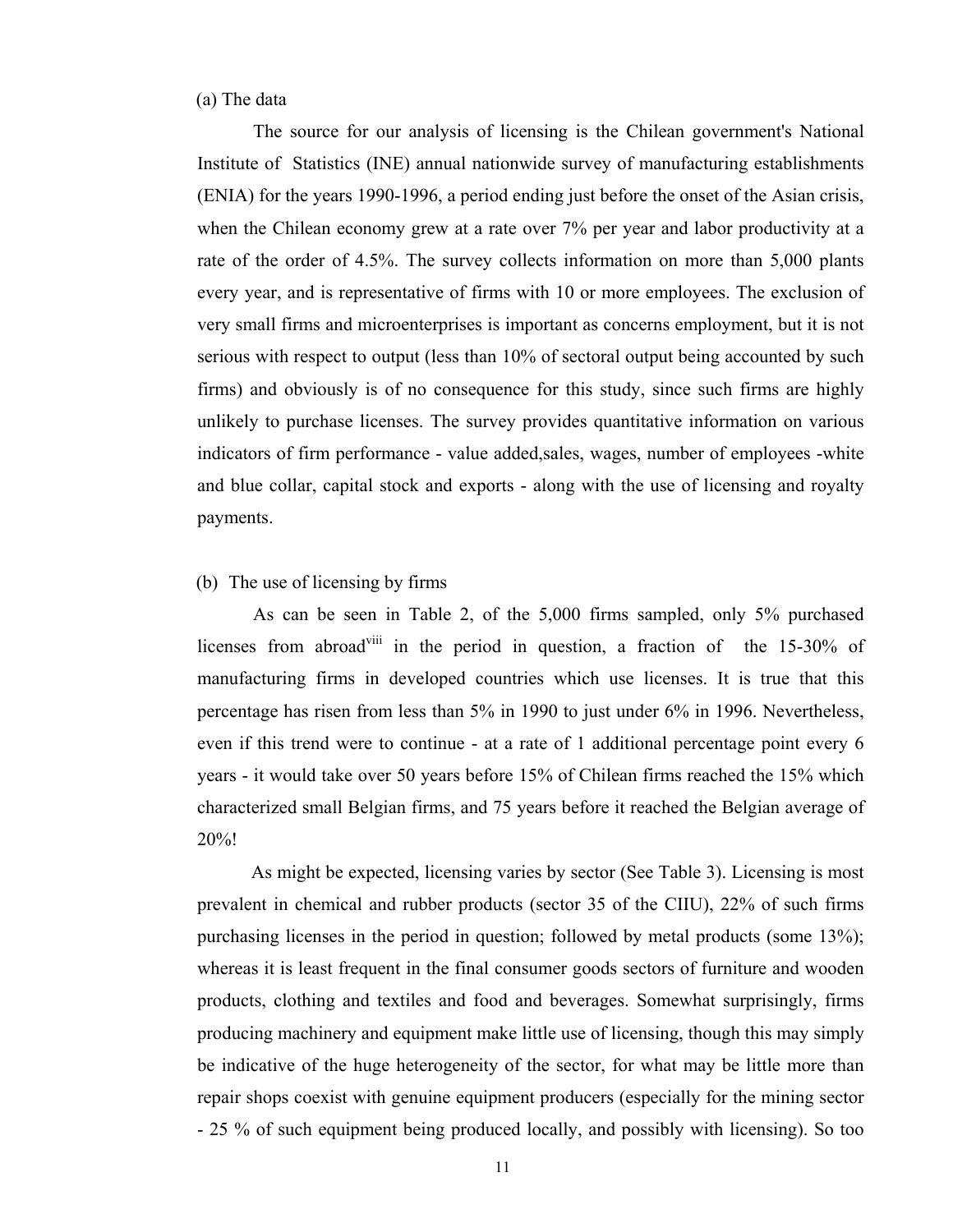only 5% of firms manufacturing paper and cellulose, where Chile has strong comparative advantage, make use of licensing. Once again this could signal the great heterogeneity of a sector which includes major firms along with a wide assortment of printers and publishers. Or it could be that much of process technology in this sector is embodied in the equipment one purchases, so that licenses are not much in use; or inversely, it could be that Chile is too close to the frontier in this sector for licensors to be willing to transfer technology to the sector.

#### **Table 2**

| <b>YEAR</b> |       | WITHOUT LICENSES |     | <b>WITH FOREIGN LICENSES</b> |
|-------------|-------|------------------|-----|------------------------------|
|             | No.   | $\frac{0}{0}$    | No. | $\%$                         |
| 1990        | 4,314 | 95.2             | 217 | 4.8                          |
| 1991        | 4,457 | 94.6             | 253 | 5.4                          |
| 1992        | 4,630 | 94.8             | 252 | 5.2                          |
| 1993        | 4,708 | 94.5             | 276 | 5.5                          |
| 1994        | 4,761 | 94.8             | 260 | 5.2                          |
| 1995        | 4,770 | 94.6             | 275 | 5.5                          |
| 1996        | 5,055 | 94.2             | 310 | 5.8                          |

**Chilean Manufacturing Firms with Foreign Licenses**

Source: ENIA (Encuesta Anual Industrial del Instituto Nacional de Estadísticas de Chile the annual industrial survey of Chile's National Statistical Institute).

Though the data of 30 years ago is not perfectly comparable wiith our study, for it was not taken from a survey of manufacturing firms, but simply surveyed firms registering contracts with licenses -nevertheless, it may be illustrative of broad trends. For example, it is interesting to note that there has been an important change in the distribution of licenses in the past 25 years. (See Table 4). Whereas 25 years ago chemicals (35) accounted for 38% of licenses and machinery and equipment for 27%, in the 1990s these proportions have fallen to 26% and 13% respectively. Today over half of licenses are in final consumer goods (sectors, 31,32 and 33).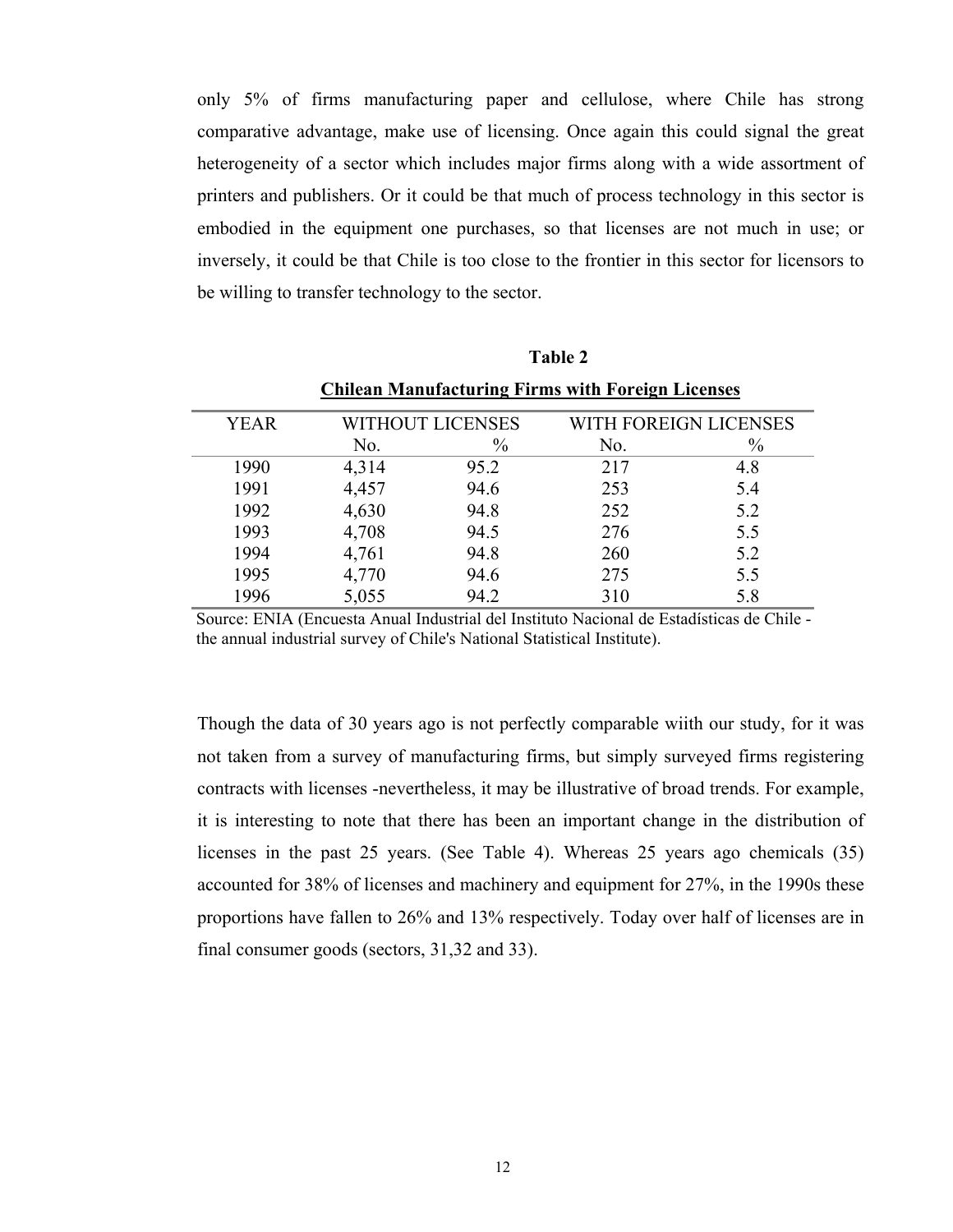#### **Table 3**

| Sector                                       | 1990 | 1991 | 1992 | 1993 | 1994 | 1995 | 1996 | Average<br>1990-96 |
|----------------------------------------------|------|------|------|------|------|------|------|--------------------|
|                                              |      |      |      |      |      |      |      |                    |
| 31 Food and beverages                        | 2.7  | 3.9  | 3.1  | 4.5  | 3.7  | 4.2  | 4.0  | 3.9                |
| 32 Textiles, garments and shoes              | 3.3  | 3.6  | 3.4  | 3.6  | 3.1  | 4.1  | 4.9  | 3.8                |
| 33 Wood and furniture                        | 2.9  | 3.4  | 3.6  | 3.1  | 4.1  | 4.9  | 3.8  | 3.0                |
| celulose,<br>34<br>Paper,<br>printers<br>and | 4.7  | 4.4  | 5.3  | 4.8  | 4.8  | 6.1  | 5.2  | 5.1                |
| editorials                                   |      |      |      |      |      |      |      |                    |
| 35 Chemical and rubber products              |      | 20.9 | 24.4 | 23.1 | 21.9 | 20.9 | 19.9 | 21.9               |
| 36 Non metallic minerals                     |      | 9.3  | 9.8  | 10.6 | 9.2  | 11.2 | 8.8  | 9.8                |
| 37 Metallic products                         |      | 13.4 | 13.9 | 11.6 | 11.9 | 12.0 | 13.4 | 12.7               |
| 38Machinery and equipment                    | 4.0  | 4.2  | 3.6  | 4.2  | 4.5  | 3.6  | 4.5  | 4.1                |
|                                              |      |      |      |      |      |      |      |                    |

#### **The Use of Licenses by Manufacturing Subsector in Chile 1990-1996**

(Percentage of Firms in sector)

Source: ENIA

This trend towards the greater use of licenses in consumer goods probably denotes a shift from process and technology licensing as in the past to the increased use

| ошця ш ию эсскогат ріянтяаноп от шеспяся пі спію |         |         |  |  |  |  |
|--------------------------------------------------|---------|---------|--|--|--|--|
| <b>SECTOR</b>                                    | 1967-70 | 1990-96 |  |  |  |  |
| 31 Food and beverages                            | 9%      | 23%     |  |  |  |  |
| 32 Textiles, garments and shoes                  | 8       | 14      |  |  |  |  |
| 33 and 34 Wood, furniture and paper              | 4       | 12      |  |  |  |  |
| 35 Chemical and rubber products                  | 38      | 26      |  |  |  |  |
| 36 Non metallic minerals                         | 3       | 8       |  |  |  |  |
| 37 Metallic products                             | 4       | 4       |  |  |  |  |
| 38 Machinery and equipment                       | 27      | 13      |  |  |  |  |

**Table 4 Shifts in the Sectoral Distribution of Licenses in Chile**

Source: ENIA for 1990-96 and UNCTAD (1974)

of trademark and franchising licenses in the present, as a result of the worldwide trend towards global marketing and Chile's move from a protected to an open economy. For in order to compete, Chile's heretofore sheltered manufacturing sector has had to create market niches. One way of establishing these is by guaranteeing local consumers postselling services as well as by offering products at international standards of quality. The reputation afforded by an international trademark or franchise has thus served as a ready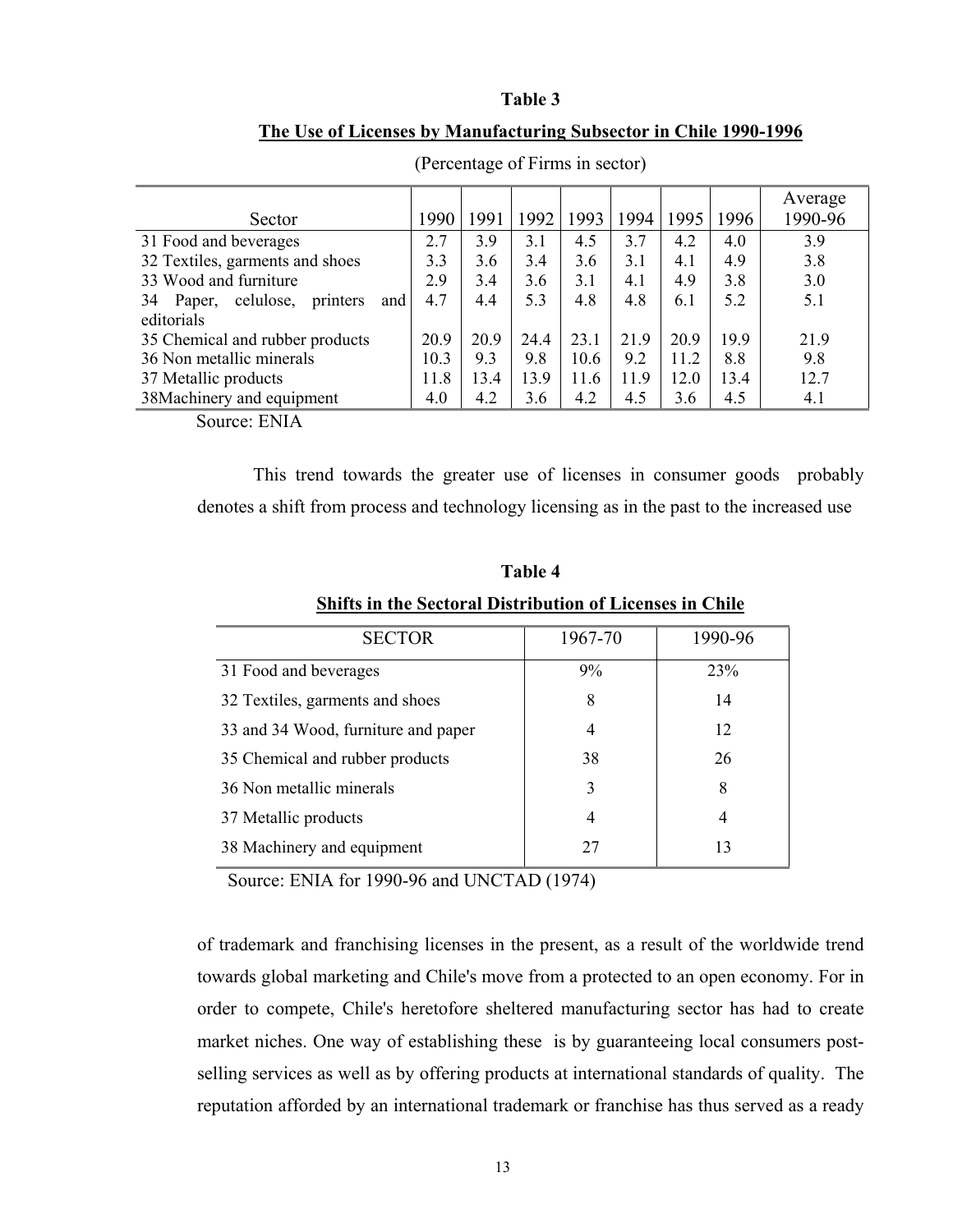mechanism to signal and assure such quality. Hence, the trend towards trademark and franchise licensing reflects the greater value attached to these by Chilean firms as a result of the increased international competition to which domestic firms have been exposed since trade liberalization set in.

## (c) Licensing and firm performance

In what follows, we apply a method taken from the work of Bernard and Jensen  $(1999)^{ix}$  to test if there are any differences (statistical) in firm performance-related indicators which distinguishes firms which utilize foreign licenses from those that do not. Equation 1 below expresses a behavioral indicator over time,  $LnX<sub>it</sub>$  as a function of whether a firm uses or does not use licenses in a given year, the industrial sector in which it is and the year in question with available information (1990-1996).

(1) 
$$
LnX_{it} = \alpha + \beta Lie_{it} + \delta Industrial sector + \lambda Year + \mu_{it}
$$

Lic is a category variable (0 or 1) for the given industrial sector (2 digits of the CIIU) and where  $\mathbf{i}$  stands for the given firm and  $\mathbf{t}$  is for each given year.

Equation 2 below estimates the same expression but controlloing by plant size, where plant size is measured by the number of employees, L.

(2) 
$$
Ln X_{it} = \alpha + \beta Lie_{it} + \delta Industrial sector + \lambda Year + \gamma Ln L_{it} + \mu_{it}
$$

This estimation allows us to identify the magnitude of the performance gap between both groups of firms for a variety of attributes. The parameter β shows the average percentage difference between firms that acquire or do not acquire foreign licenses for a series of performance related characteristics, controlling by plant size and industrial sector. A significantly positive parameter  $\beta$  would be evidence that firms that buy licenses exhibit greater productivity, higher capital-intensity, more intensive use of human capital or tend to be larger than firms that do not buy licenses. Only the first of these, greater productivity, would be indicative of superior performance. The others are simply performance related characteristics of firms.

Although a positive value for parameter  $\beta$  would show that licenses are positively correlated to a firm's characteristics, it does not show the direction of causality. For a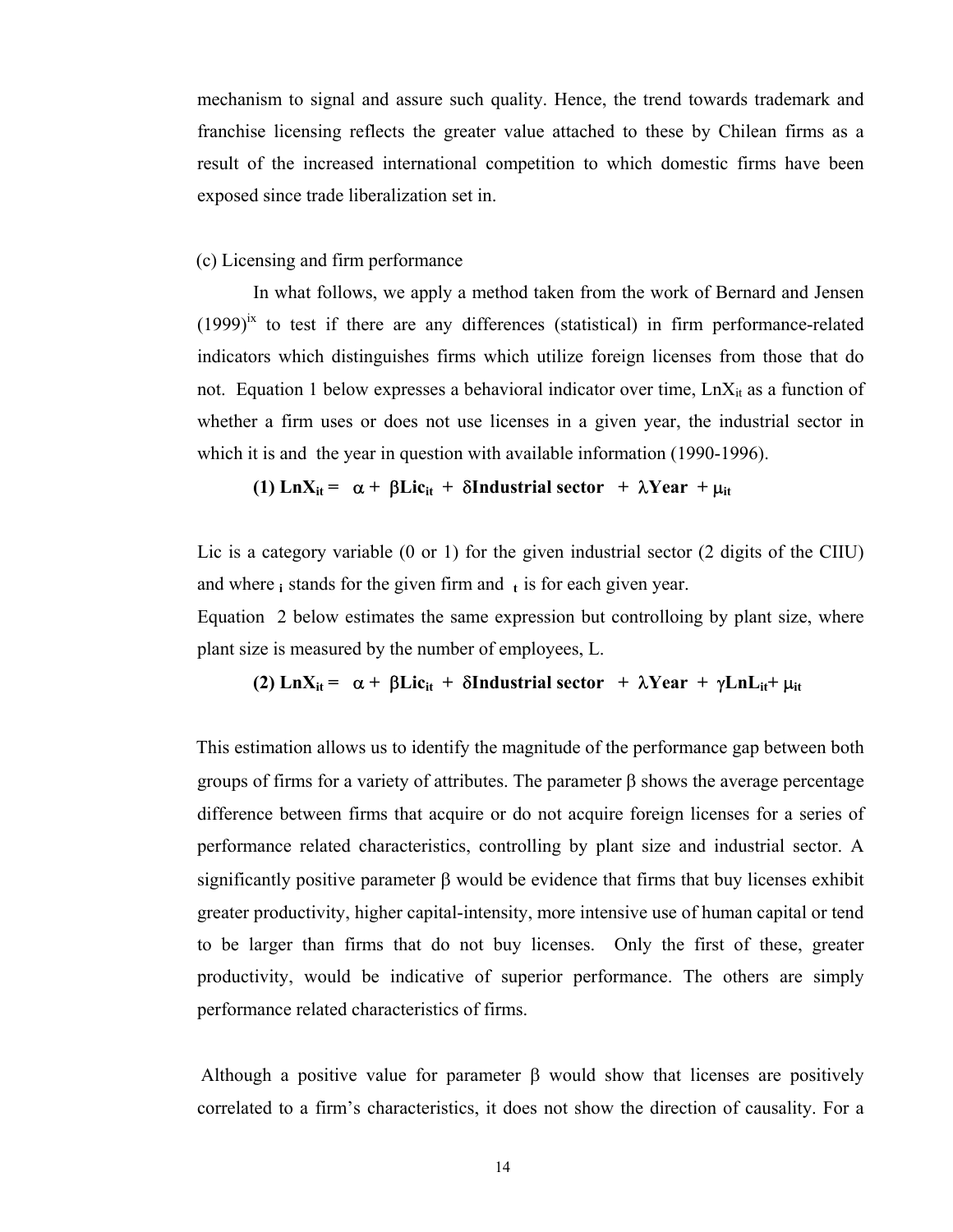positive  $\beta$  could signify that because firms purchased licenses, they had higher productivity (or were more physical or human capital intensive or were larger); or inversely, that firms with higher productivity (or more capital or human capital intensity or larger sized) tend to purchase licenses. This section will establish correlation between licenses and performance related characteristics, whereas the next section will establish the direction of causality.

The results presented in Table 5 (equation 1, not controlling by size) and Table 6 (equation 2, controlling by size) clearly show that firms that purchased licenses are correlated with "better" performance-related characteristics than those that did not. For manufacturing as a whole (column 2 in both Tables), firms with licenses show on average significantly higher value added (167% more), possess a larger capital stock (185% more )and work with a higher capital-labor ratio (79% greater) than firms without licenses. More importantly, if we take as proxies for productivity, value added per worker or sales per worker, firms with licenses exhibit significantly higher productivity (67% moire) than firms that do not. Finally, firms with licenses pay higher wages both to their white collar (48% more) as well as their blue collar workers (33% more) and are more intensive in their use of human capital (where we use the ratio of white collar to blue collar workers as an index of skill).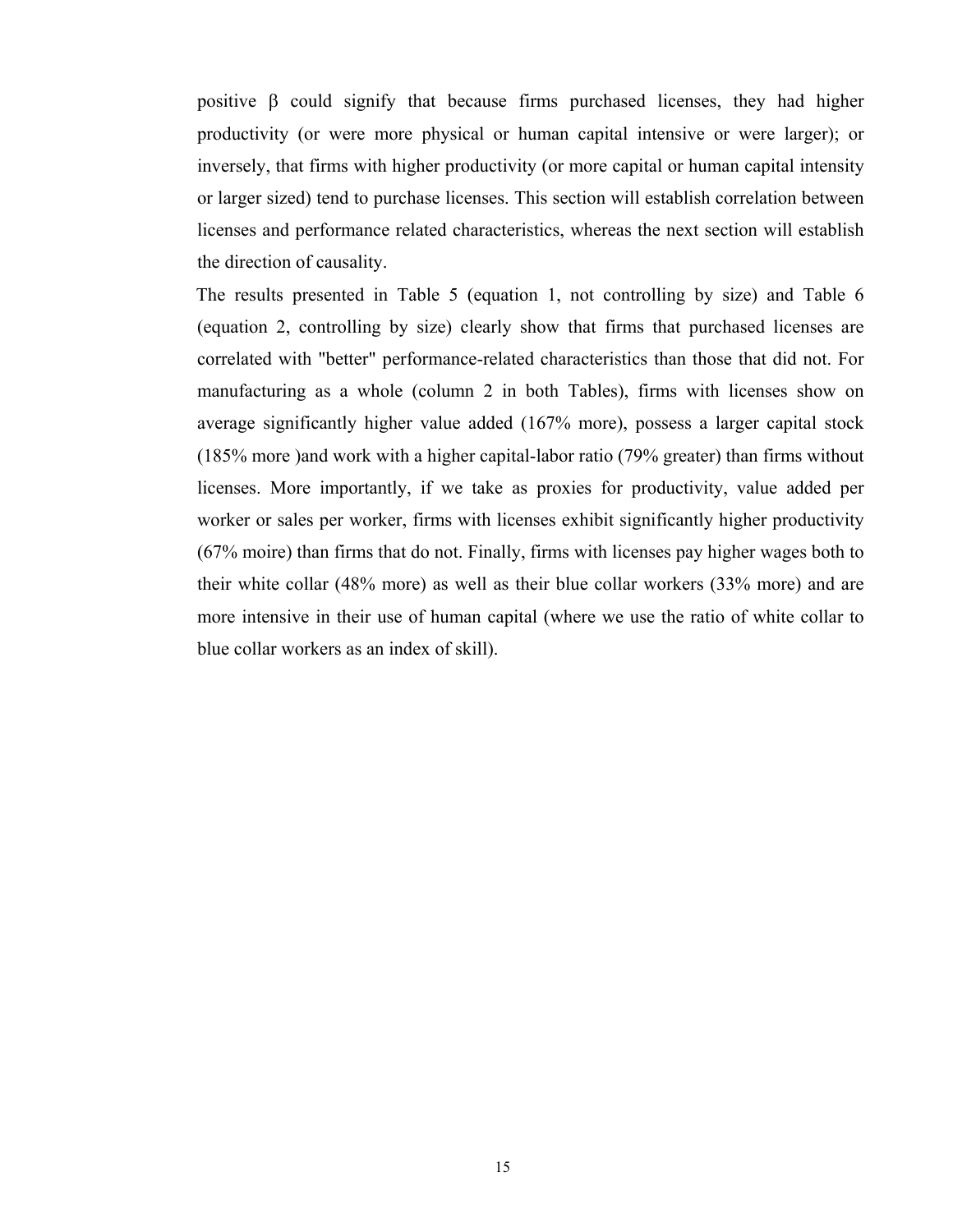#### **Table 5**

| Variable<br>(performance indicator) | Overall<br>Manufac- | 31   | 32   | 33   | 34    | 35       | 36   | 37       | 38   |
|-------------------------------------|---------------------|------|------|------|-------|----------|------|----------|------|
|                                     | Turing              |      |      |      |       |          |      |          |      |
| Valueadded                          | 1,67                | 1,75 | 1,54 | 1,54 | 2,47  | 1,62     | 2,68 | 1,52     | 1,57 |
| Employment                          | 1,04                | 1,02 | 1,16 | 0,99 | 1,38  | 0,93     | 1,49 | 1,39     | 1,03 |
| Capital stock                       | 1,85                | 1,90 | 1,55 | 1,75 | 3,06  | 1,53     | 2,94 | 2,04     | 1,66 |
| Capital/worker                      | 0,79                | 0,86 | 0,38 | 0,74 | 1,63  | 0,60     | 1,45 | 0,68     | 0,62 |
| Value added/worker                  | 0,63                | 0,73 | 0,39 | 0,56 | 1,07  | 0,69     | 1,09 | 0,14     | 0,54 |
| Sales/worker                        | 0,55                | 0,67 | 0,25 | 0,53 | 0,99  | 0,51     | 0,95 | $0.09*$  | 0,48 |
| Average overallwage                 | 0,46                | 0,50 | 0,33 | 0,49 | 0,50  | 0,57     | 0,65 | 0,32     | 0,32 |
| Avg. Wage (white collar)            | 0,48                | 0,61 | 0,36 | 0,64 | 0,57  | 0,49     | 0,64 | 0,34     | 0,35 |
| Avg. Wage (blue collar)             | 0,33                | 0,34 | 0,24 | 0,38 | 0,36  | 0,37     | 0,57 | 0,23     | 0,21 |
| Ratio white/blue collar             | 0,37                | 0,40 | 0,29 | 0,17 | 0,46  | 0,42     | 0,60 | 0,44     | 0,27 |
| <b>Exports</b>                      | 5,31                | 9,37 | 1,56 | 4,41 | 25,56 | $-2,05*$ | 2,18 | $-0,94*$ | 3,34 |

**Comparative Results of Firms with and without Licenses (not controlling by size)**

\* Not significant at 5%

While controlling by plant size reduces the performance differential between firms that license and those that do not, the only result which is modified in terms of significance upon controlling by plant size is the relative export performance of firms. When one does not control by size, firms with licenses export, on average, 5 percentage points more of their output than do firms without licenses. However, upon controllling by size, the fraction of output exported by firms with licenses is *less* than that of firms without licenses, and significantly so. This latter result would be consistent with the fears expressed in the '70s that licensors imposed exporting constraints on licensees. However, before making too much of it, we need explore the issue not just of the behavior of firms that license versus those that do not, but how behavior is correlated with the *extent* of licensing, that is, with the amount of royalties paid by firms and not just whether they use or do not use licenses.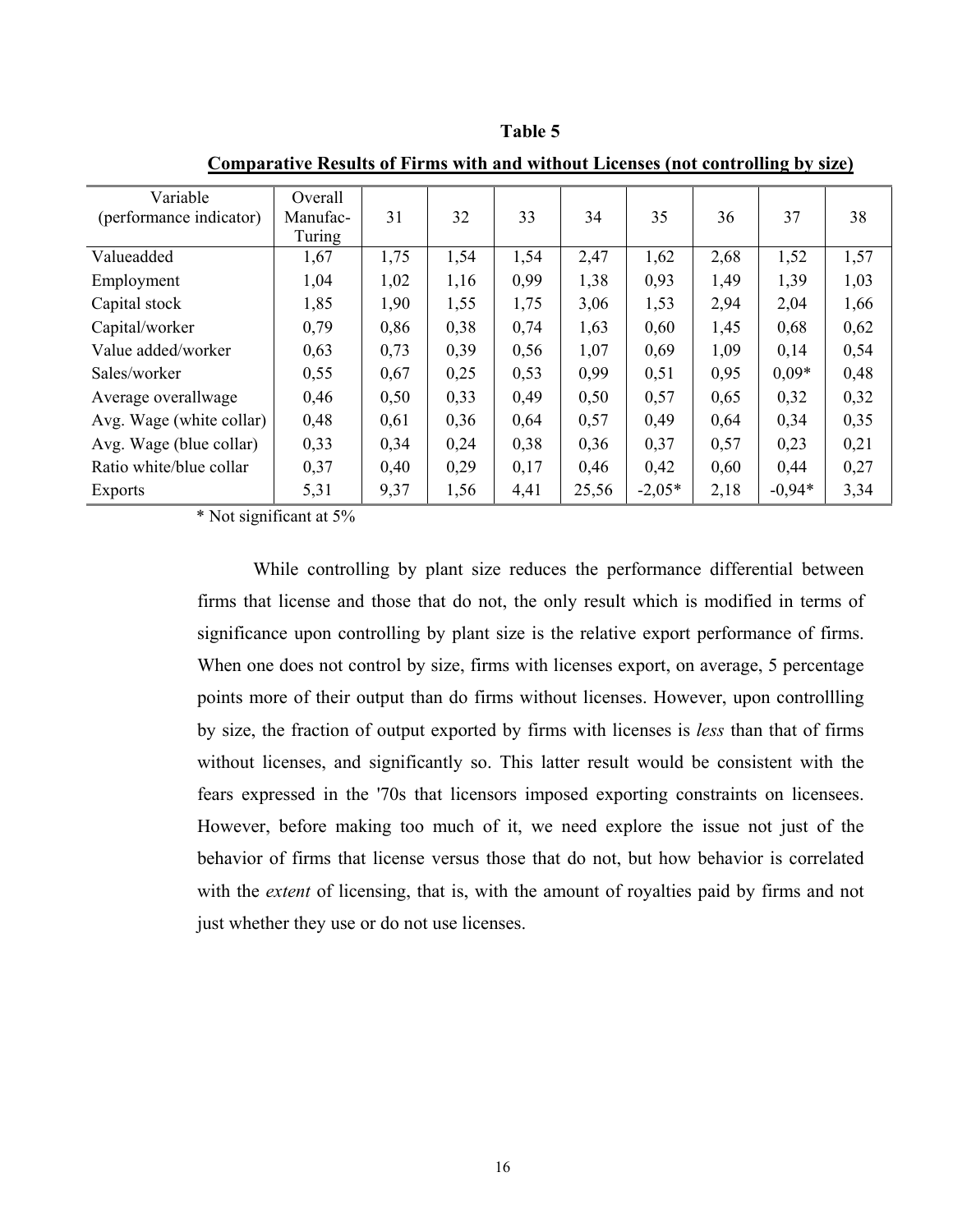#### **Table 6**

| Variable                | Overall  |          |         |         |         |         |          |          |         |
|-------------------------|----------|----------|---------|---------|---------|---------|----------|----------|---------|
| (performance indicator) | Manufac- | 31       | 32      | 33      | 34      | 35      | 36       | 37       | 38      |
|                         | Turing   |          |         |         |         |         |          |          |         |
| Value added             | 0,37     | 0,36     | 0,14    | 0,33    | 0,52    | 0,54    | 0,72     | $-0.37*$ | 0,32    |
| Capital stock           | 0,45     | 0,32     | $0,13*$ | 0,42    | 1,06    | 0,52    | 0,72     | $0,04*$  | 0,39    |
| Capital/worker          | 0,45     | 0,32     | $0,13*$ | 0,42    | 1,06    | 0,52    | 0,72     | $0,04*$  | 0,39    |
| Value added/worker      | 0,37     | 0,36     | 0,14    | 0,33    | 0,52    | 0,54    | 0,72     | $-0.37*$ | 0,31    |
| Sales/worker            | 0,32     | 0,37     | $0.08*$ | 0,34    | 0,45    | 0,44    | 0,70     | $-0,60$  | 0,25    |
| Average overall wage    | 0,23     | 0,29     | 0,07    | 0,28    | 0,12    | 0,37    | 0,30     | $-0.02*$ | 0,06    |
| (white)<br>Avg.<br>wage | 0,15     | 0,25     | $0.01*$ | 0,29    | $0.09*$ | 0,25    | 0,18     | $0.04*$  | $0.03*$ |
| collar)                 |          |          |         |         |         |         |          |          |         |
| Avg. wage (blue collar) | 0,18     | 0,23     | $0.05*$ | 0,22    | $0.06*$ | 0,26    | 0,34     | $-0.08*$ | $0.03*$ |
| Ratio white/blue collar | 0,33     | 0,36     | 0,26    | 0,29    | 0,22    | 0,33    | 0,51     | 0,36     | 0,17    |
| <b>Exports</b>          | $-1,03$  | $-1,01*$ | $-1,78$ | $-4,21$ | 20,10   | $-6,35$ | $-0.05*$ | $-19,3$  | 1,67    |

**Comparative Results of Firms with and without Licenses (controlling by size)**

\* Not significant at 5%

Most of the results found for manufacturing generally hold as well by industrial sector. The two exceptions are textiles, garments and shoes (subsector 32) and metallic products (subsector 37), when one controls by size of firm. In these two cases no statistically significant differences emerge between the behavior of firms with licenses and those without for most of the performance indicator variables examined.

Nevertheless, on the whole as well as for most specific subsectors, the above results reveal significant differences on most performance indicators between firms that purchase licenses and those that do not. While it is certainly plausible that such a correlation indicate causality - from licenses to increased performance, that is not necessarily the case. For example, the correlation might simply indicate that the purchase of licenses is the sort of thing that successful and more productive firms or more dynamic entrepreneurs buy, but once successful, possibly as insurance against losing market share or some other such factor. To determine then whether there is indeed such causality from licenses to increased productivity, we need estimate a behavioral equation between the purchase of licenses and the amount paid in royalties, and the subsequent impact on *own* firm productivity.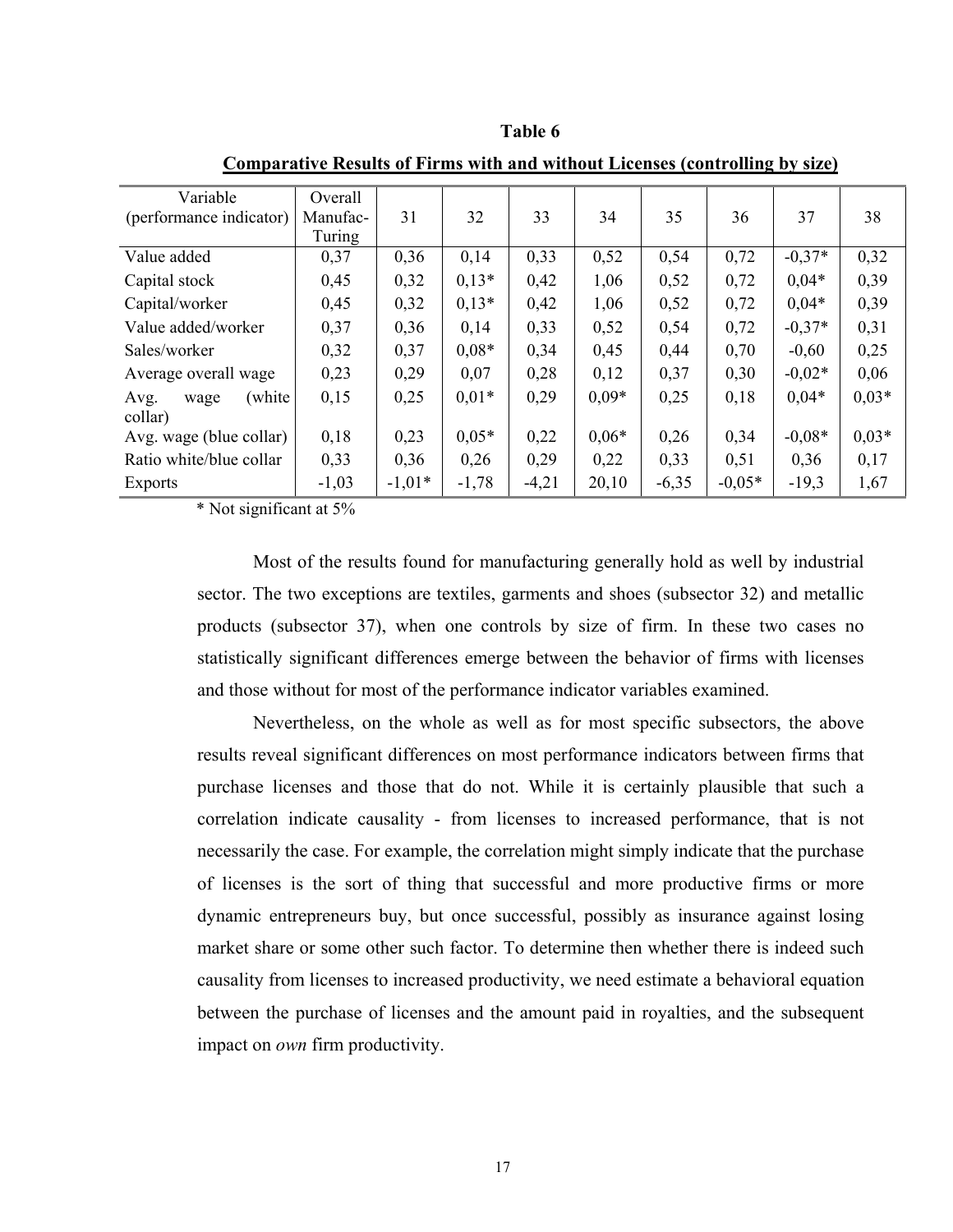(d) The impact of licensing on own firm productivity

There are two principal mechanisms whereby licenses can impact on firm productivity. First, licenses may induce faster investment in capital goods in order to take advantage of the technology being transferred. Second, over and above the effect of licenses on capital accumulation, total factor productivity may rise thanks to that part of technology not embodied in capital goods. In what follows we explore both mechanisms.

To test whether licenses lead to the faster accumulation of capital (embodied technological change) and the direction of causality, we first regressed the rate of growth of capital in each firm in the period 1991-1996,  $(\Delta K/K)$  i, $\Delta t$ , on the percentage of the firm's value added paid out in royalties in the base year, Licva<sub>it0</sub> and other control variables,  $W_{it0}$ , as follows:

## **(3) (**∆**K/K) i,**∆**t =** β**Licvait0+** δ**Wit0 +** µ**<sup>i</sup>**

As opposed to the former correlations, where we compared firms with and without licenses, this formulation permits us to distinguish the relative importance of the license to the firm on the basis of how much (relative to its value added) it paid out in royalties; **i** represents the specific firm; ∆**t** is the period *after* the license has been purchased;  $t_0$  is the initial year when the firm had a license; and **W** is a set of control variables: the stock of capital in the base year (to control for the possibility that the greater the initial stock of capital the slower might be the subsequent growth in capital accumulation); and the stocks of white collar and blue collar labor in the base year respectively (to control for the fact that capital accumulation might be associated with higher initial levels of skilled and/or unskilled labor).

As can be seen from Table 7, the rate of growth of capital in the period 1991-96 was significantly stronger the greater the percentage of royalty payments in the firm's value added in the base year, 1990. This effect is enhanced, once we control for the levels of factor inputs in the base year, the impact of licenses rising from 0.46 to 0.55, and its standard deviation falling. This suggests not only that the direction of causality is from licenses to productivity (and not the reverse), but that one of the mechanisms whereby licenses speed productivity growth is through inducing a faster rate of growth of capital in the period subsequent to the license.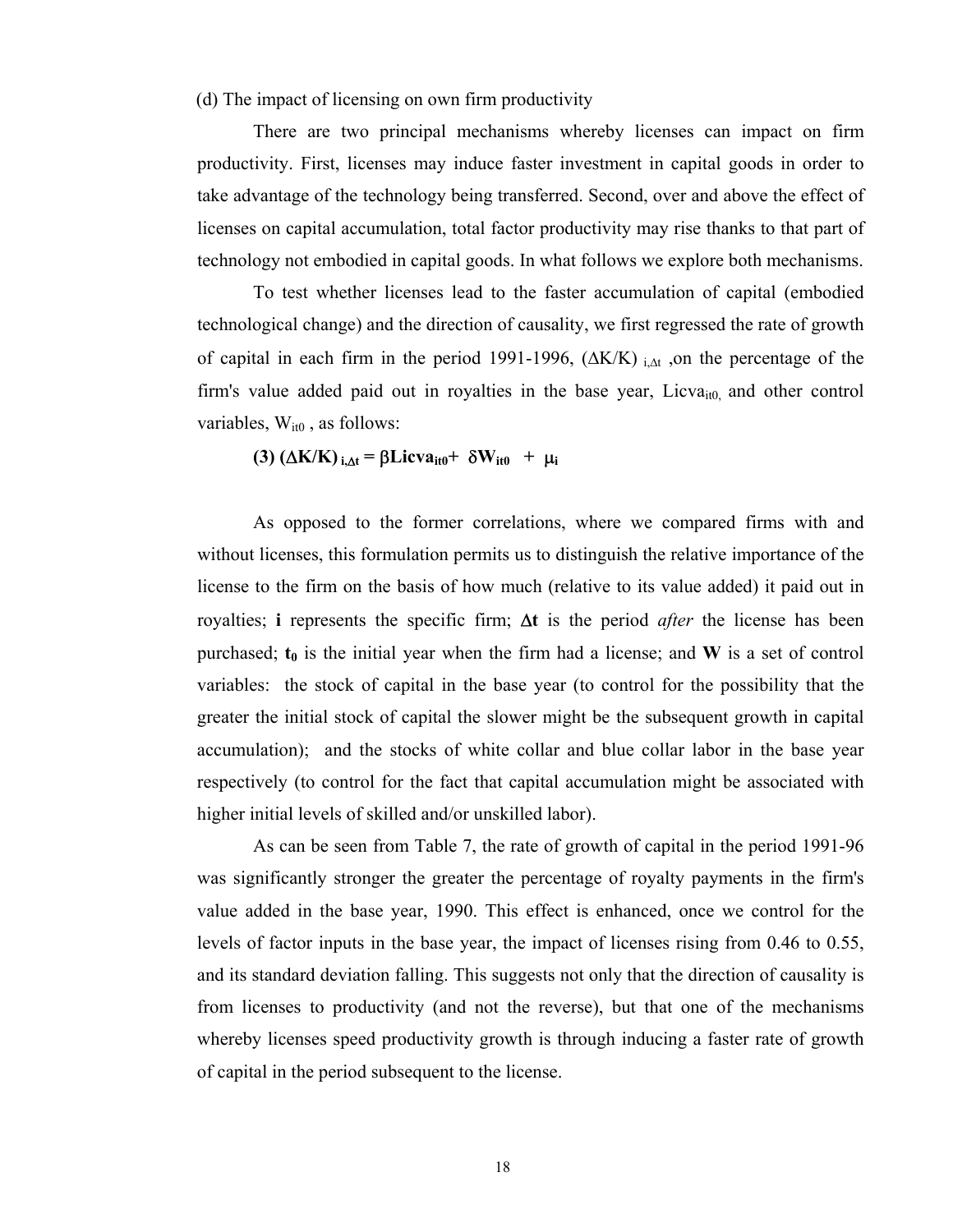| Variable                   | Without control variables | <b>With Control Variables</b> |
|----------------------------|---------------------------|-------------------------------|
| Licva $t_0$                | 0.46                      | 0.55                          |
|                            | (2.98)                    | (3.8)                         |
| Capital Stock $t_0$        |                           | $-0.062$                      |
|                            |                           | $(-29.9)$                     |
| Blue Collar Workers $t_0$  |                           | 0.040                         |
|                            |                           | (11.4)                        |
| White Collar Workers $t_0$ |                           | 0.045                         |
|                            |                           | (15.0)                        |
| No. of observations        | 5746                      | 5423                          |
| Adjusted R-squared         | 0.09                      | 0.22                          |
| F                          | 22.0                      | 51.5                          |

**Table 7 Test Results of Equation 3: The Impact of Licenses on Factor Accumulation**

Secondly, a license (be it for a process technology, be it a franchise, be it a trademark) can help raise productivity by introducing technical change or better practises which are not embodied in capital goods. If this mechanism were also operative, it would reveal itself in increases in the *total factor productivity* of firms, that is increases over and above those which we should expect by the firm's increases in factor use. To analyze this issue we suppose a production function of the following form, where K is capital, L is labor and A is a variable indicating the level of technology.

**(4) Y = AF(K,L)** 

Equation 4 can be expressed in terms of rates of growth as in equation 5 below:

$$
(5) \Delta Y/Y = \Delta A/A + \alpha_K \Delta K/K + \alpha_L \Delta L/L
$$

For the specific case of firms, the object of analysis of this paper, we assume that total factor productivity growth (∆ **A/A** ) depends on licenses (**Licva**) and other control variables (**Z**) as follows:

$$
(6) (\Delta A/A)_{i,\Delta t} = \alpha_0 + \beta Licva_{it0} + \delta Z_{it0} + \mu_i
$$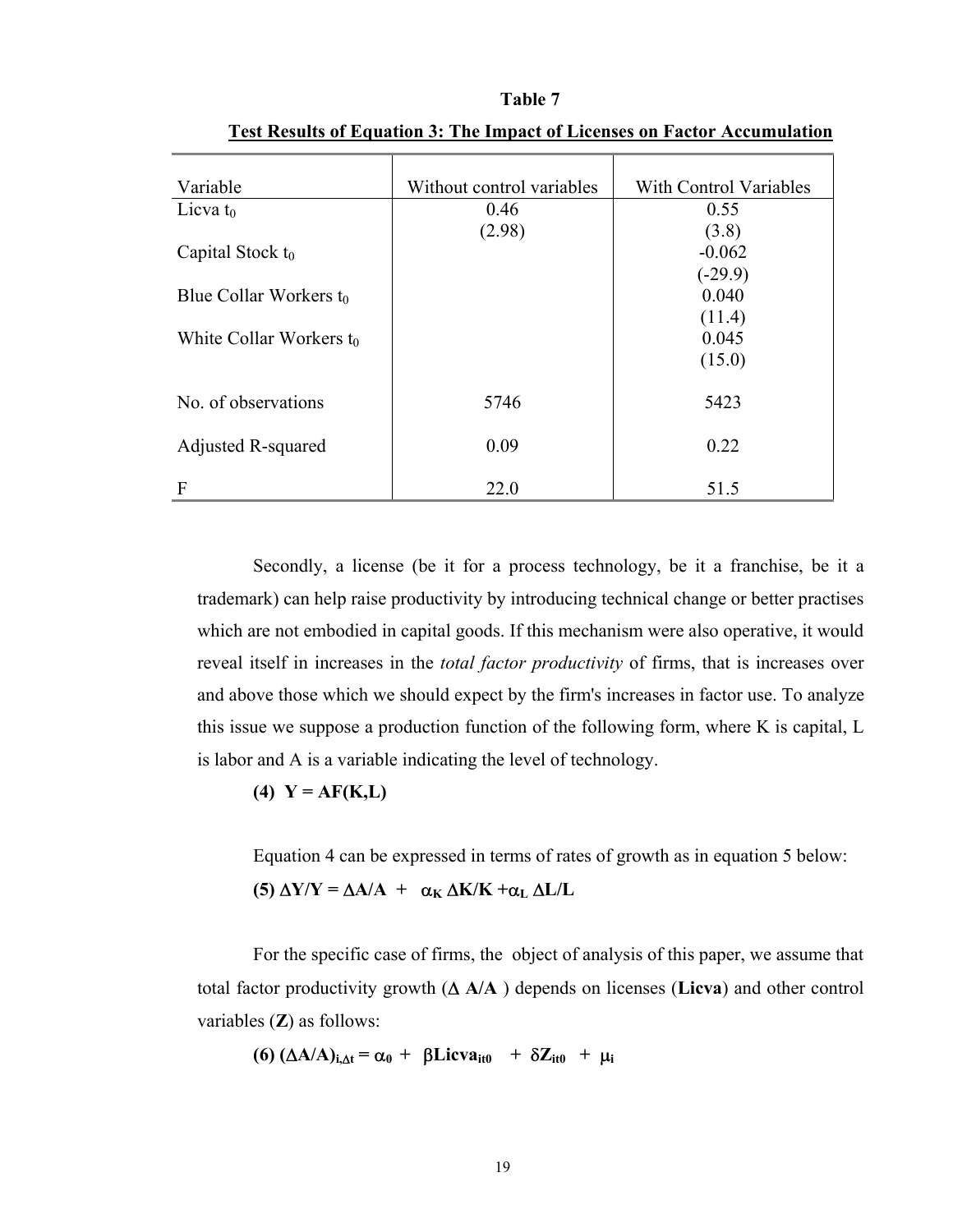So the equation is estimated as follows:

(7) 
$$
(\Delta V A / V A)_{i, \Delta t} = \alpha_0 + \alpha_K (\Delta K / K)_{i, \Delta t} + \alpha_L (\Delta L / L)_{i, \Delta t} + \beta L i c v a_{it0} + \delta Z_{it0} + \mu_i
$$

where **Licva**, **i**,  $\Delta t$ , and  $t_0$  are defined as before; and **Z** is a new set of control variables: i) export orientation, that is, the ratio of exports to total sales (to control for the possibility that a greater export orientation might lead to faster productivity growth); ii) the participation of foreign capital in ownership of the firm (to control for the possibility that greater foreign ownership might lead to higher productivity growth); iii) an index of human capital employed, using as a proxy for this the ratio of white collar to blue collar workers (to control for the possibility that greater human capital might be associated with faster productivity growth); and iv) the size of the firm, where size is measured by the number of workers employed (to control for the possibility that larger firms might have higher productivity growth). Inasmuch as the stock of capital by firm is not measured directly by the manufacturing survey, we have estimated it indirectly using the method of perpetual inventory.<sup>[x](#page-35-8)</sup> On the other hand, since the survey does distinguish between blue collar workers and white collar employees, we have separated the labor component of equation 7 in these two groups.

The logic of the equation is quite simple. It attempts to see what part of increased output of a firm is explained by licenses, *over and above what is explained by increased factor utilization*, once we control by the above noted variables. In short, if licenses are good investments - and not simply a sign that the entrepreneur is more dynamic, they should raise the total factor productivity of the firm in question, and in proportion to how much it "invests" (royalty payments) in technology transfer.

Finally, in an effort to determine whether licenses not only benefit the firm in question but whether there might be spillover effects to other firms in the same industrial subsector, we have included another variable which measures the average expenditure on licenses as a percentage of value added in the subsector in question, **Licvas** (the simple average for the sector per firm) or **Licvasp** (the average for the subsector, where each firm is weighted by employment) as the case might be, as shown by equation 6 below.

**(8)**  $(\Delta \text{V} \text{A} / \text{V} \text{A})_{i, \Delta t} = \alpha_0 + \alpha_K (\Delta \text{K} / \text{K})_{i, \Delta t} + \alpha_L (\Delta \text{L} / \text{L})_{i, \Delta t} + \beta \text{Licva}_{it0} + \eta \text{Licvasp} + \delta \text{Z}_{it0} + \mu_i$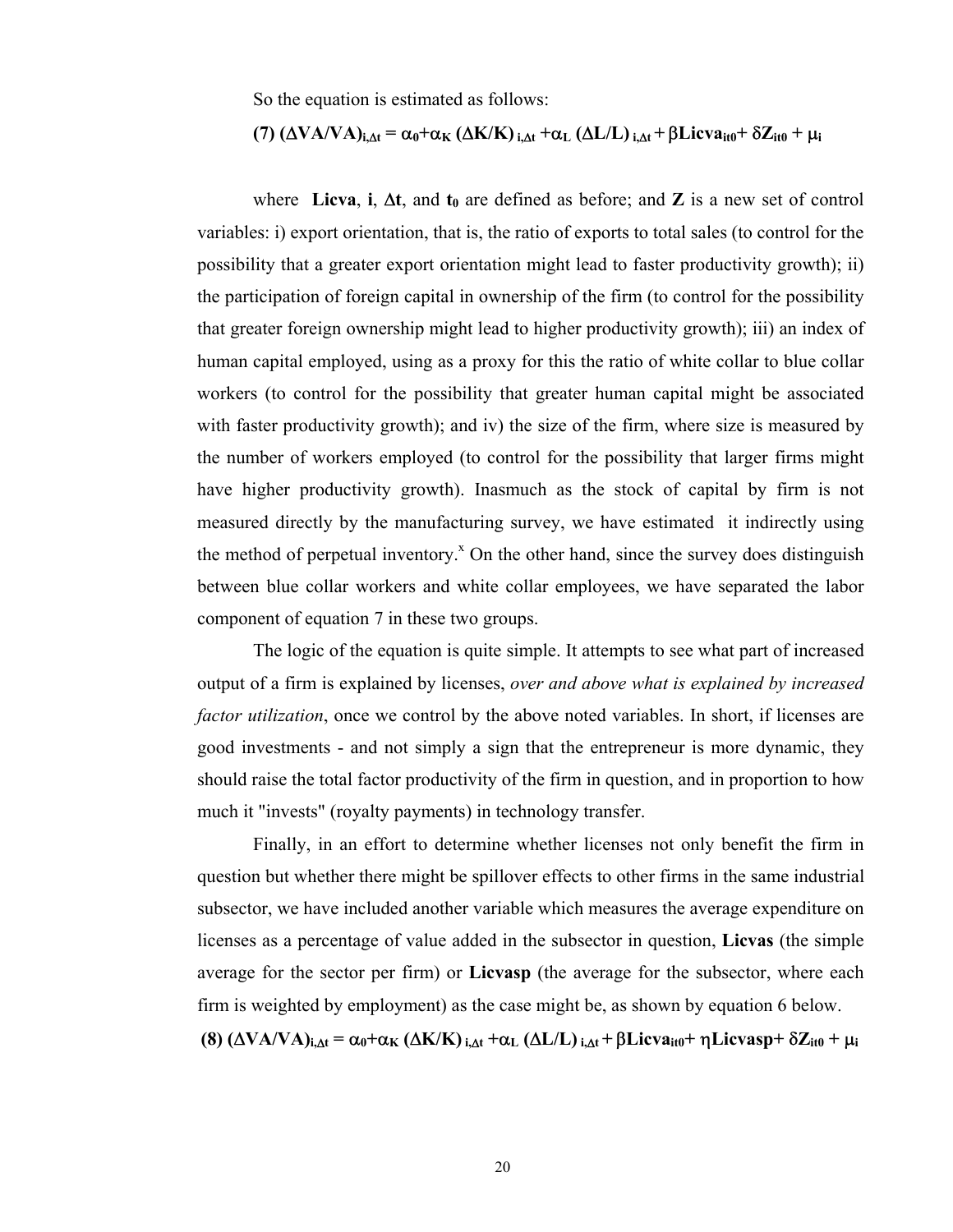In this way, we can not only test whether, and by how much, licenses raise the firm's output over and above what it would have had by virtue of its increased use of factors of production, if  $\beta$  is statistically different from zero, but also whether there are any positive externalities to the firms in the subsector deriving from the average use of licenses in the subsector.

Table 8 defines and characterizes the variables used in our sample of firms.

| Variable   | Description                                                    | Average | Standard<br>Deviation |
|------------|----------------------------------------------------------------|---------|-----------------------|
| Licva      | Expenditures on licenses as a % of firm's value<br>added       | 0,13%   | 1,41%                 |
| Licvas     | Simple average of royalties to value added for<br>subsector    | 0,13%   | 0,12%                 |
| Licvasp    | Weighted average (by firm employment) of Licva by<br>subsector | 0,19%   | 0,23%                 |
| Exp        | Ratio of exports to sales by firm                              | 5,46%   | 18,9%                 |
| <b>FDI</b> | Share of foreign ownership in the firm                         | 3,3%    | 16,8%                 |
| Emob       | Ratio of white collar to blue collar workers                   | 39%     | 89%                   |
| Tam        | Total employment in a firm                                     | 85,1    | 161,3                 |

# **Table 8 Description of the Explanatory Variables**

The results of testing equation 7 and 8 for all firms, independent of size, are presented in Table 9. Table 10 presents the results but controlling by size of firm.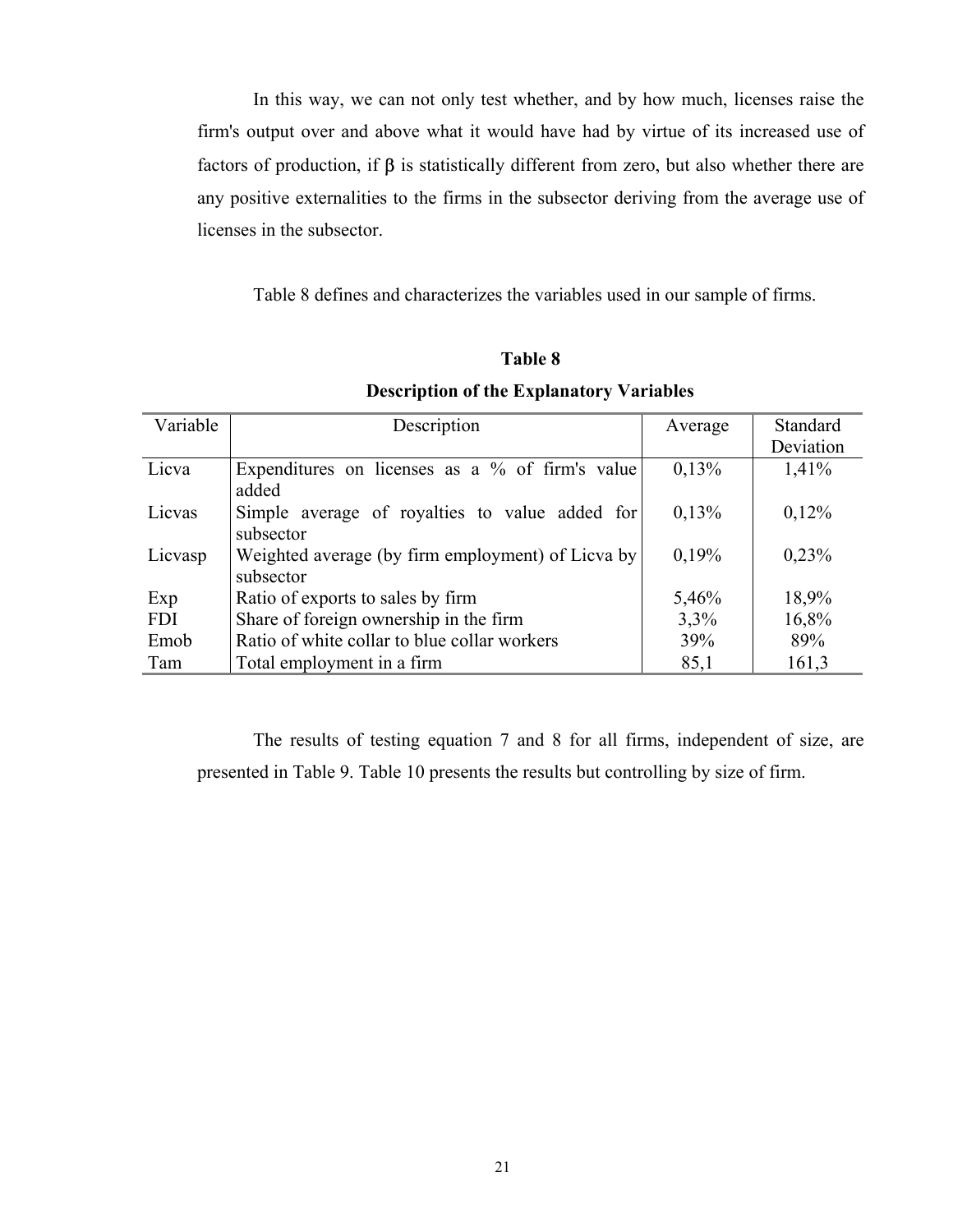| Variable            | (1)    | (2)      | (3)       | (4)       |
|---------------------|--------|----------|-----------|-----------|
| Capital             | 0.12   | 0.12     | 0.12      | 0.12      |
|                     | (12,4) | (12,2)   | (12,2)    | (12,2)    |
| Blue collar workers | 0.34   | 0.34     | 0.34      | 0.34      |
|                     | (24.7) | (24.2)   | (24.0)    | (24.0)    |
| White collar        | 0.22   | 0.23     | 0.23      | 0.23      |
| workers             | (17.6) | (17.8)   | (17.8)    | (17.8)    |
| Licva               | 0.36   | 0.33     | 0.33      | 0.33      |
|                     | (3.60) | (3.33)   | (3.33)    | (3.33)    |
| Licvas              |        |          | $-50.00$  |           |
|                     |        |          | $-(1.19)$ |           |
| Licvasp             |        |          |           | $-37.7$   |
|                     |        |          |           | $-(1.19)$ |
| <b>Exports</b>      |        | 0.0001   | 0.0001    |           |
|                     |        | (0.01)   | (0.01)    |           |
| <b>FDI</b>          |        | 0.0001   | 0.0001    | 0.0001    |
|                     |        | (1.12)   | (1.12)    | (1.12)    |
| Emob                |        | 0.005    | 0.005     | 0.005     |
|                     |        | (2,13)   | (2,13)    | (2,13)    |
| <b>Size</b>         |        | 0.000008 | 0.000008  | 0.000008  |
|                     |        | (0.84)   | (0.84)    | (0.84)    |
|                     |        |          |           |           |
| No. of observations | 4857   | 4.808    | 4.808     | 4.808     |
| Adjusted R-         | 0.299  | 0.299    | 0.299     | 0.299     |
| Squared             |        |          |           |           |
|                     |        |          |           |           |
| $\mathbf{F}$        | 69.97  | 61.18    | 61.18     | 61.18     |

**The Test Results of EquationS 7 and 8 (whole sample, independent of size)**

**Table 9**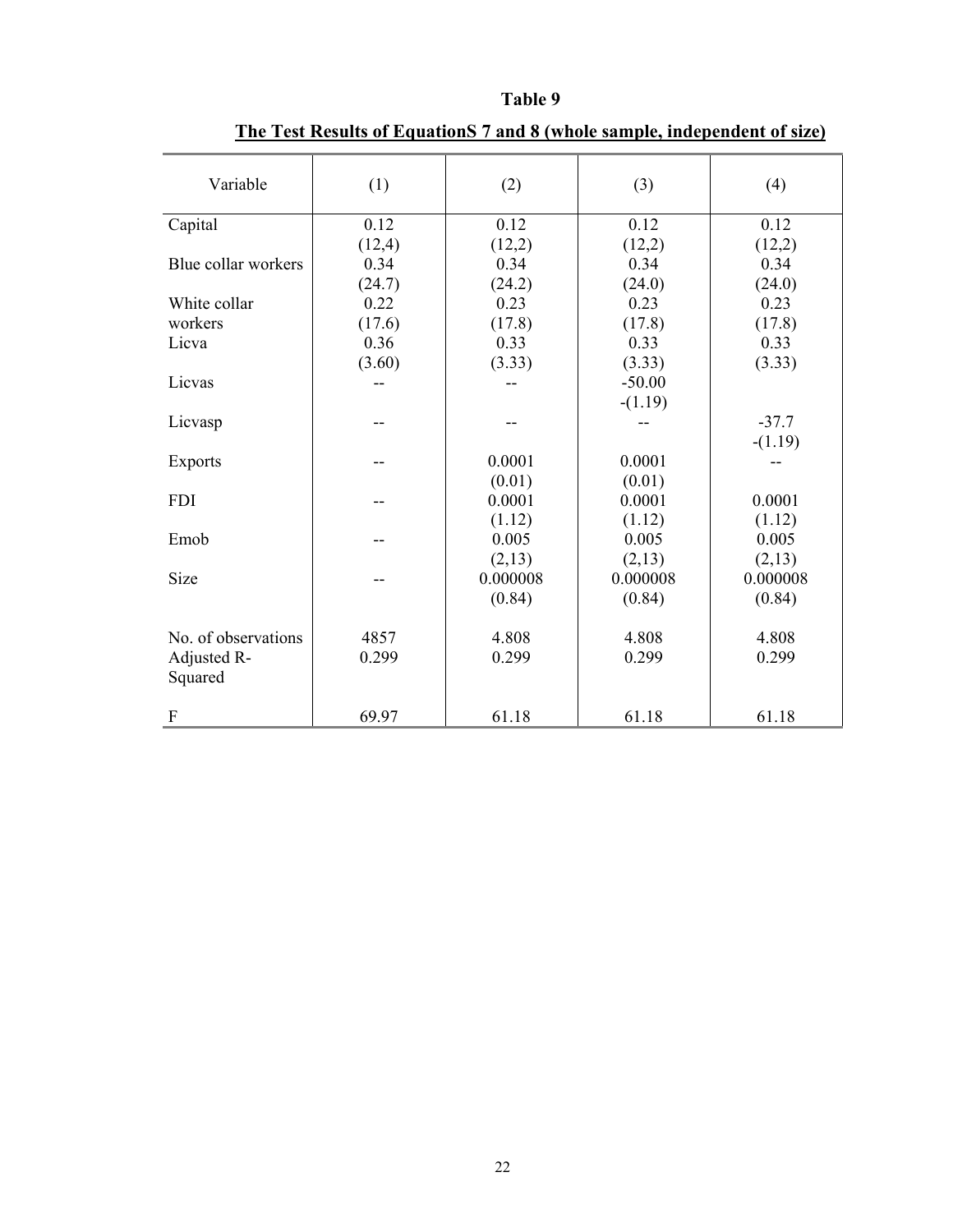| Variable             | <50 Workers | 51-200 Workers | >200 Workers |
|----------------------|-------------|----------------|--------------|
| Capital              | 0.12        | 0.12           | 0.09         |
|                      | (10.3)      | (5.71)         | (2.94)       |
| Blue collar workers  | 0.36        | 0.32           | 0.36         |
|                      | (18.2)      | (12.9)         | (9.10)       |
| White collar workers | 0.22        | 0.24           | 0.28         |
|                      | (13.3)      | (2.38)         | (6.99)       |
| Licva                | 0.62        | 0.28           | 1.09         |
|                      | (2.27)      | (2.39)         | (2.41)       |
| <b>Exports</b>       | $-0.015$    | $-0.025$       | 0.055        |
|                      | $(-0.70)$   | $(-1.76)$      | (2.87)       |
| <b>FDI</b>           | $-0.0006$   | 0.0002         | 0.0002       |
|                      | $-(2.31)$   | (1.50)         | (0.90)       |
| Emob                 | $-0.007$    | 0.015          | $-0.005$     |
|                      | $(-1.61)$   | (4.38)         | $(-0.88)$    |
| No. of observations  | 2.691       | 1.540          | 577          |
| Adjusted R-Squared   | 0.309       | 0.285          | 0.367        |
| F                    | 37.40       | 20.15          | 11.46        |

**Table 10** 

**The Test Results of Equation 7 controlling by Firm Size**

As was to be expected, for the total sample as well as by size of firm, the rate of growth of output is strongly dependent on the increase in factor utilization: the coefficients of capital and labor (in both white and blue collar form) being significantly greater than zero. More importantly for our purposes, β, the coefficient of licenses is positive, significantly different from zero. Thus, the share of a firm's value added paid out in licenses in the base year, 1990, β, significantly increased the growth of the firm's output *in the following 6 years* (1991-1996)over and above what would be explained by the firm's increased use of capital and labor. This finding is quite robust, holding true for all sizes of firm (small, medium and large) and regardless of the control variable - , export performance, extent of foreign ownership or human capital.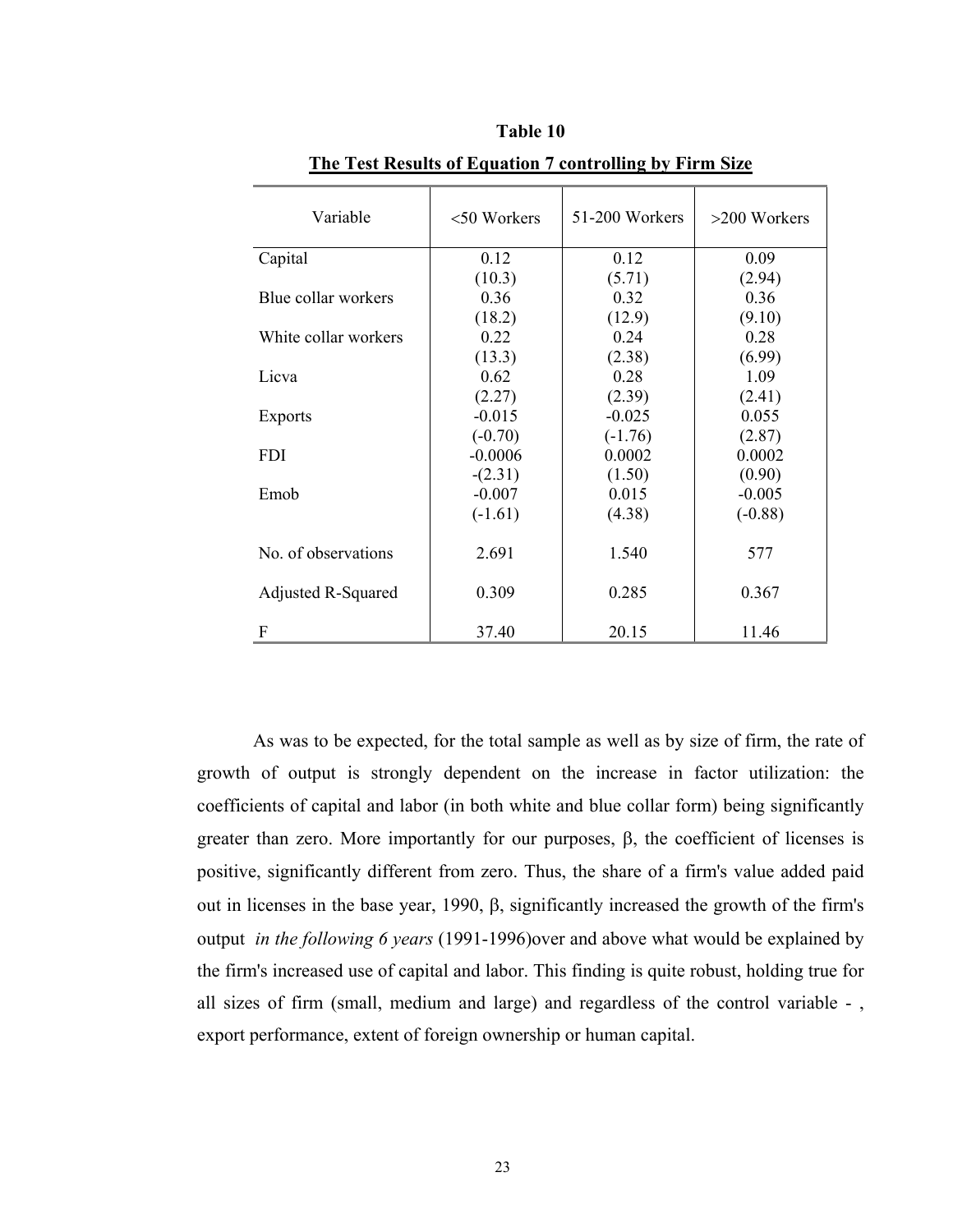This confirms that the direction of causality in Table 6 runs from licenses to productivity, not the other way around. In short, independently of size, firms that purchase licenses are not only likely to have higher capital/labor ratios, use more skilled intensive labor, pay out higher wages (to both their skilled and unskilled workers) and have higher productivity, but they do this because through licenses they achieve higher growth rates thanks to their absorption of technology, both in embodied and unembodied form. Tables 9 and 10 also allow us to conclude the following. 1) There is no evidence of positive externalities to the subsector from the use of licenses in other firms of the subsector (that is to say, the coefficient of Licvas or Licvasp is not significantly different from zero). The data did not allow us to determine whether this was true because there was no spillover or because, generally speaking, sectoral use of licenses was low, and so the spillover effect was too slight. 2) Generally speaking, foreign ownership (the degree of foreign participation in firm ownership) does not significantly increase rates of growth of output (though, strangely, for small firms, there is a statistically significant negative correlation)<sup>xi</sup>. 3) Somewhat surprisingly given the emphasis often given to exports in the literature, better export performance is not generally associated with faster output growth, except in the case of large firms, where it does contribute positively (thus overturning the negative result found in an earlier section, where licensing was measured as a category variable - either used or not used); 4) The greater the firm's intensity in human capital, as proxied by the ratio of white collar to blue collar workers (Emob), the greater the growth of output. This result, however, seems to be true exclusively because of its importance in medium sized firms, those with 50 to 200 workers; otherwise it is not significant.

Moreover, inasmuch as our specification has shown that causality does indeed run from licenses to productivity, - so that licensing is, indeed, an investment, this implies that the coefficient of the fraction of value added spent on licenses can be interpreted as the marginal product of a dollar spent on licenses. For given our production function, $Y = AF(K, L)$  (equation 4), by simple growth accounting:

 $(9)$   $\Delta$ **Y** = **MP<sub>A</sub>** .  $\Delta$ **A** + **MP<sub>K</sub>**.  $\Delta$ **K** + **MP<sub>L</sub>** .  $\Delta$ **L** or

 $(10) \Delta Y/Y = MP_A \cdot \Delta A/Y + MP_K \cdot \Delta K/Y + MP_L \cdot \Delta L/Y$  or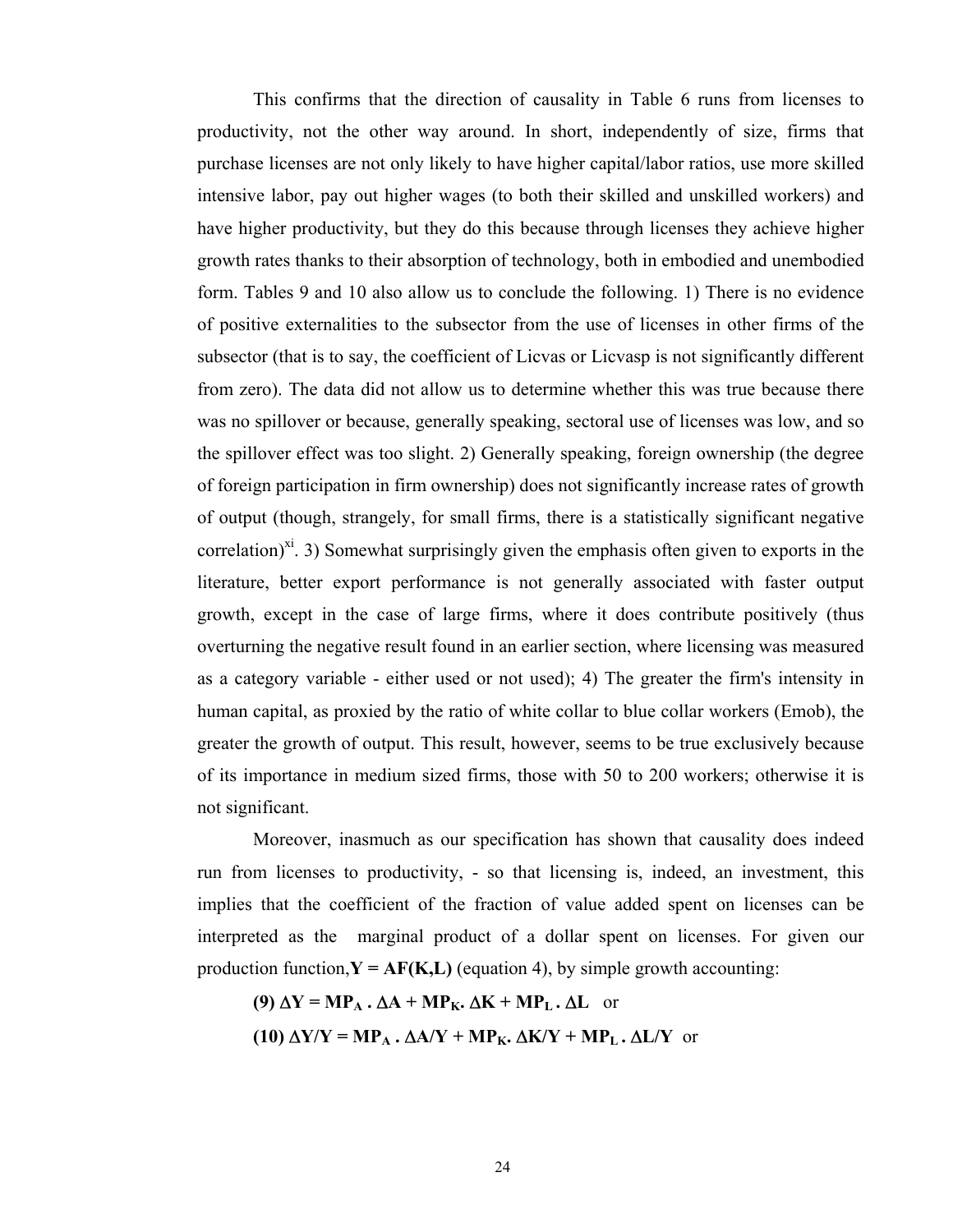multiplying the K and L terms by K/K and L/L respectively yields:

 $(11) \Delta Y/Y = MP_A \cdot \Delta A/Y + (MP_K \cdot K)/Y \cdot \Delta K/K + (MP_L \cdot L)/Y \cdot \Delta L/L$ 

Equation 11 is the same expression as equation 8, where  $(MP_K, K)/Y = \alpha_K$ , where  $(MP_L, L)/Y = \alpha_L$ , where Licva =  $\Delta A/Y$  by definition, and so where  $\beta = MP_A$  and so where β multiplied by the percentage of value added invested in licenses in 1990(Licvas) measures the amount by which output grew over the period 1991-1996 thanks to the investment in licenses in 1990. Hence, the coefficient  $\beta$  (62% for small, 28% for mediumand 109% for large firms) can be converted into a rate of return to investment in licensing. Under reasonable assumptions of the time profiles of income flows and their persistence<sup>xii</sup>, this implies that the rate of return to licenses *accruing from unembodied technological change alone<sup>xiii</sup>* runs from a low of the order of the rate of return on physical capital, some 17% per year for medium sized firms, to rates of return similar to those for I&D in developed countries, of the order of 35% per year for small sized firms and over 50% per year for large firms. This corroborates our initial presumption that Chile along with most Latin American countries is seriously underinvesting in technology transfer via licenses.

Finally, Table 11 presents the results of testing equation 7 by subsector. Given the far fewer observations of licensees in each subsector (only two subsectors, food and beverages and chemical products having more than 35 observations of firms with licenses), in only two subsectors are statistically significant results obtained, that for food and beverages, implying a rate of return of 39% for the 6 year period (or of the order of 20% on an annual basis) and that for non metallic minerals with a rate of return of 242% for the 6 year period (or of the order of 100% on an annual basis), but then again, with a bare 20 observations of licensees.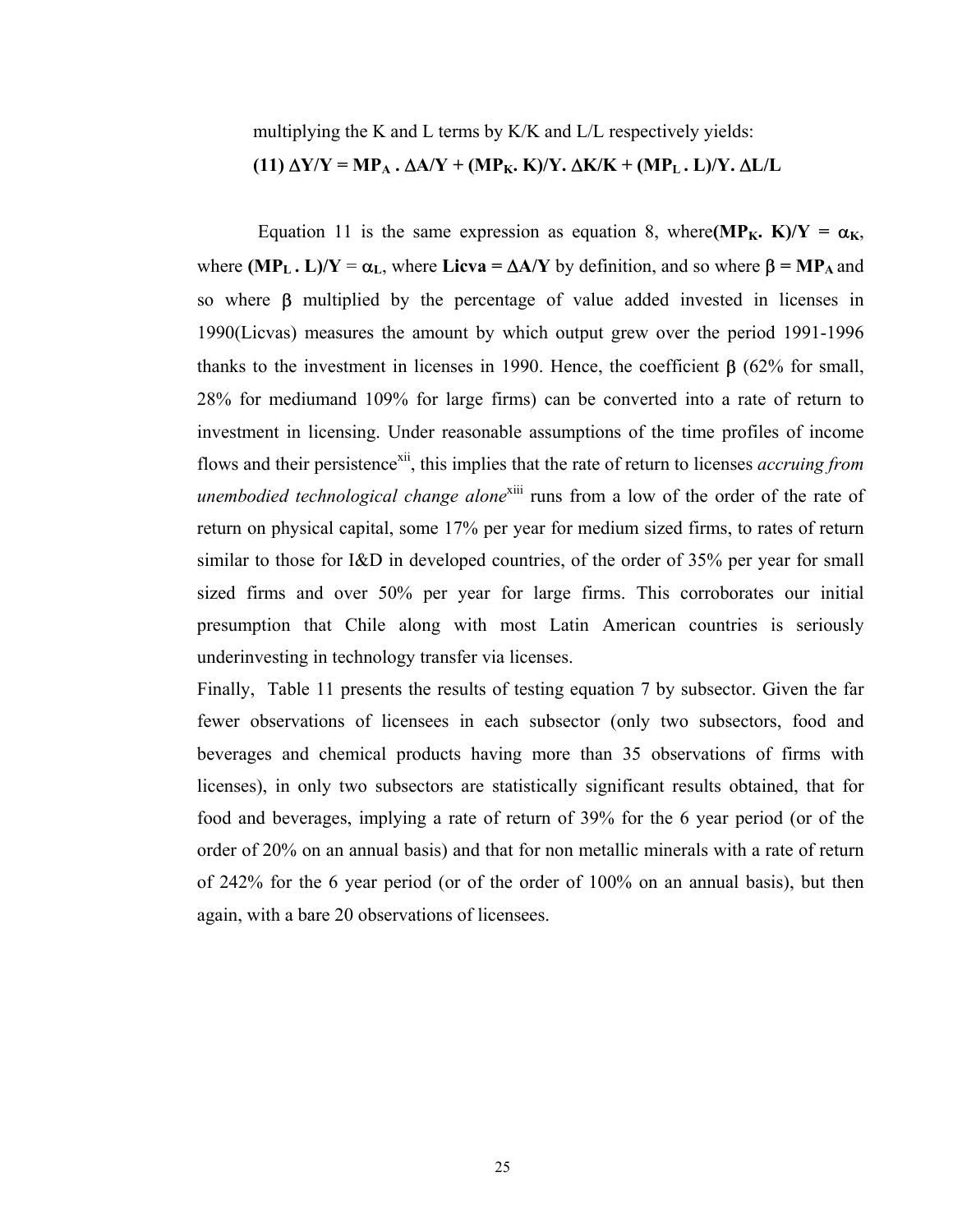|                                  | Rate of returns To | No. of Observations |                |
|----------------------------------|--------------------|---------------------|----------------|
| Sector                           | Licenses           | Total               | $R^2$ adjusted |
|                                  |                    | (with licenses)     |                |
| 31 Food and beverages            | 0,39               | 1,403(56)           | 0,14           |
|                                  | (2,96)             |                     |                |
| 32 Textiles, garments and shoes  | 0,24               | 856(34)             | 0,25           |
|                                  | (0,53)             |                     |                |
| Wooden<br>products<br>33<br>and  | 1,45               | 483(14)             | 0,42           |
| furniture                        | (0,23)             |                     |                |
| 34 Paper, celulose, printers and | $-1.10$            | 292(15)             | 0,16           |
| editorials                       | $(-0.76)$          |                     |                |
| 35 Chemical products             | 0,72               | 319(65)             | 0,17           |
|                                  | (1,01)             |                     |                |
| 36 Non metallic minerals         | 2,42               | 206(20)             | 0,51           |
|                                  | (1, 81)            |                     |                |
| 37 Metallic products             | $-2,86$            | 69(9)               | 0,48           |
|                                  | $(-1, 14)$         |                     |                |
| 38 Machinery and equipment       | $-0.12$            | 831(33)             | 0,28           |
|                                  | $(-0,39)$          |                     |                |

# **Table 11 The Test Results of Equation 7 by Subsector**

## (e) Licensing and productivity elsewhere

One final point. We observed earlier that Argentina stood out as an exception among Latin American countries with an unusually high annual expenditure on licenses, 2 1/2 times greater than Chile, at least as of the 1990s after it began its program of stabilization and liberalization. How then can we explain the fact that Chile has done so much better despite the fact that it spent so much less on licenses? An answer to such a question would require a detailed analysis of the Argentinian data (which is not available to us) and, of course, another paper. Nevertheless, two points can readily be made. First, and most obviously, licenses are not the sole, or even principal source of growth in an economy. They are but one of the mechanisms available to firms to raise productivity, one, which, we have argued, has generally been severely underutilized in Latin America. Secondly, though Chile has done better than Argentina on the whole, in point of fact, Argentina's manufacturing sector showed a growth in productivity (labor) twice that of Chile's manufacturing sector in the 90s: close to 10% per year (1992-96). Thus, its far better productivity results would, in fact, be consistent with its greater expenditures in licensing over this period.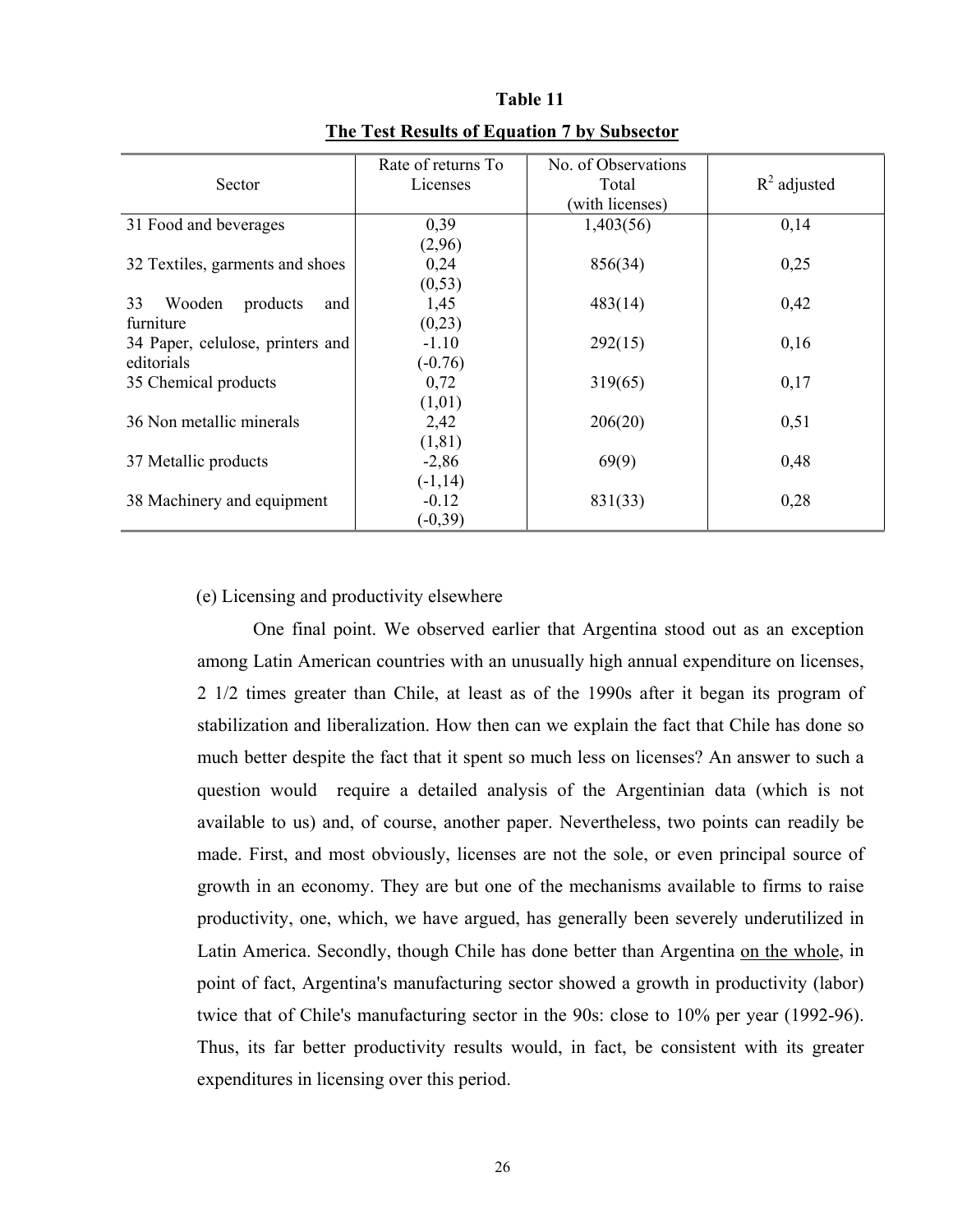#### **5. CONCLUSION**

In almost all models of economic growth, technological progress is the main source of strong and systematic growth in productivity. However, other than by investing in R and D, there is little evidence of what countries can actually do to improve their technology. This is all the more relevant for a developing country such as Chile, where investment in R and D should be relatively unimportant, given its late starter status. In this paper we argue that the acquisition of foreign licenses is a potentially fruitful way to absorb technology in a late starter developing economy. Notwithstanding the potential importance of licensing for the acquisition of technology by LDCs, we have found few empirical studies of the subject, and none of a quantitative nature. For this reason, we have attempted to determine if licensing had a positive and significant impact on Chilean manufacturing industry in the 1990s, a period of very rapid growth for the economy as a whole.

Our results indicate that licenses have been a significant factor in raising capital and human capital to labor ratios among manufacturing firms, in raising productivity and wages and in speeding growth. Licenses were found to impact on productivity in two ways. First, licenses sped embodied technological change by raising the growth of capital accumulation in a firm. Secondly, they raised total factor productivity growth, that is, technological change not embodied in capital goods.Yet there is evidence of considerable underinvestment in licenses. First, a mere 6% of firms purchase licenses in Chile compared to figures of the order of 20% in developed countries. Second, royalty payments in relation to value added are 1/3 those paid in developed countries and 1/5 those paid by successful, late starter countries (Korea, Portugal and Spain). Third, rates of return to licensing are exceptionally high, especially in small and large firms, where they exceed 35% per year (and this just for the unembodied effect). However, we found no evidence of significant technological spillover from firms with licenses to other firms in the sector. Moroever, we found that neither foreign ownership nor export performance, two variables thought to be important to growth, raised growth rates beyond what could be accounted for by factor accumulation and licensing.

But if private rates of return are so high, why has there been underinvestment in licenses in most of Latin America? Our results rule out one potential explanation: the imperfect approbiability of technical knowledge leading to within sector spillovers from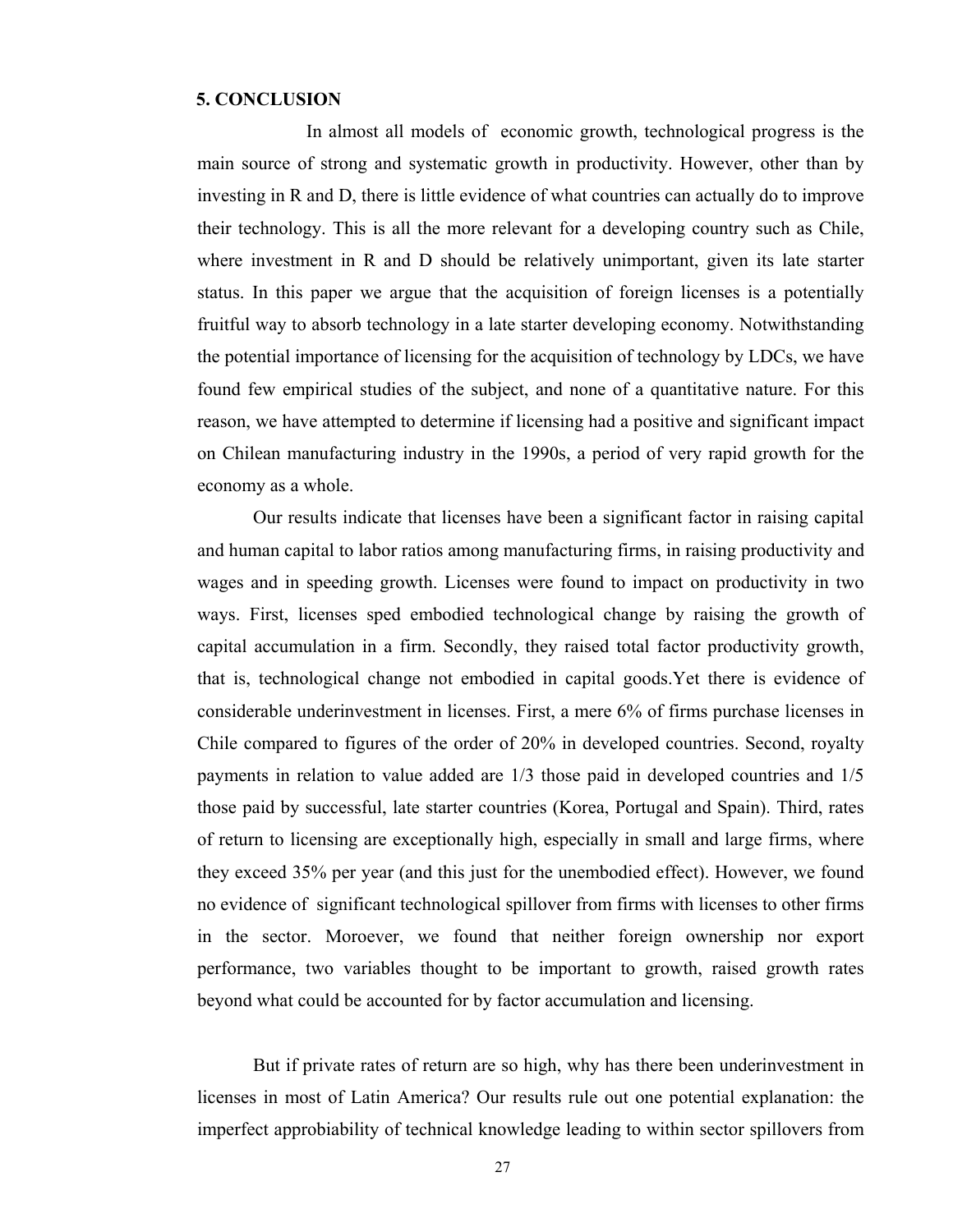firms that license to those that do not was *not* found present in our study<sup>xiv</sup>. Rather, we believe that the explanation must be looked for in two other directions. First, in the market for licensing, which, as noted earlier, is quite imperfect, for the appropriate matching of licensors and licensees is riddled with insufficient information and high transaction costs. Secondly, within firm deficiencies in LDCs in identifying that best practise technology most suitable to their needs and adapting it to local conditions, or what Cohen and Levinthal (1989) call the "two faces of R&D: innovation and learning". For successful licensing requires an *active and systematic* search on the part of firms of those current state-of-the art technologies most suitable to their needs and once adopted, an ability rapidly to achieve rated productivity standards. Successful technology transfer thus depends very much on the technical competence and skills of agents in the adopting country This point has been shown for OECD countries by Griffith, Redding and Van Reenen (2000). If true for adopting firms in the OECD, how much truer must it be for LDC firms, where levels of entrepreneurial competency are still sorely deficient (which thus makes technology transfer an issue ripe for policy concern in LDCs).

The policy implications are rather clear. Licensing can be an important mechanism to speed catching up, *if intelligently exploited*. This means recognizing it for the potential benefit it offers - thereby encouraging, not restricting, its use; helping reduce the high transactions costs which characterize this market, costs all the higher for LDC firms distant, both geographically as well as sectorally, from industry flows. Government co-financing of technology search missions by entrepreneurs can be a step in this direction. For the most appropriate technology to license may not be that of the industry leader, but of "strategic followers" (firms more akin to those of LDCs); and the more alternatives (firms and technologies) considered, the more likely that the eventual license can be acquired on more favorable terms (as suggested by the Korean example earlier alluded to).

Moreover, precisely because a licensor is apt to see little to fear in licensing to a firm from an LDC, the amount of licensing, whether slight as at present, or massive, is up to LDCs to decide, and so is amenable to domestic policies. Nevertheless, licenses also entail a risk - that of perpetual technological dependency. Thus whatever incentives be provided for licensing should be transitory, till LDC firms' use of licenses rises to rates comparable to those in today's emerging economies, and so firms come to evaluate them for the potential benefits and risks they entail. To be sure, our paper suggests that at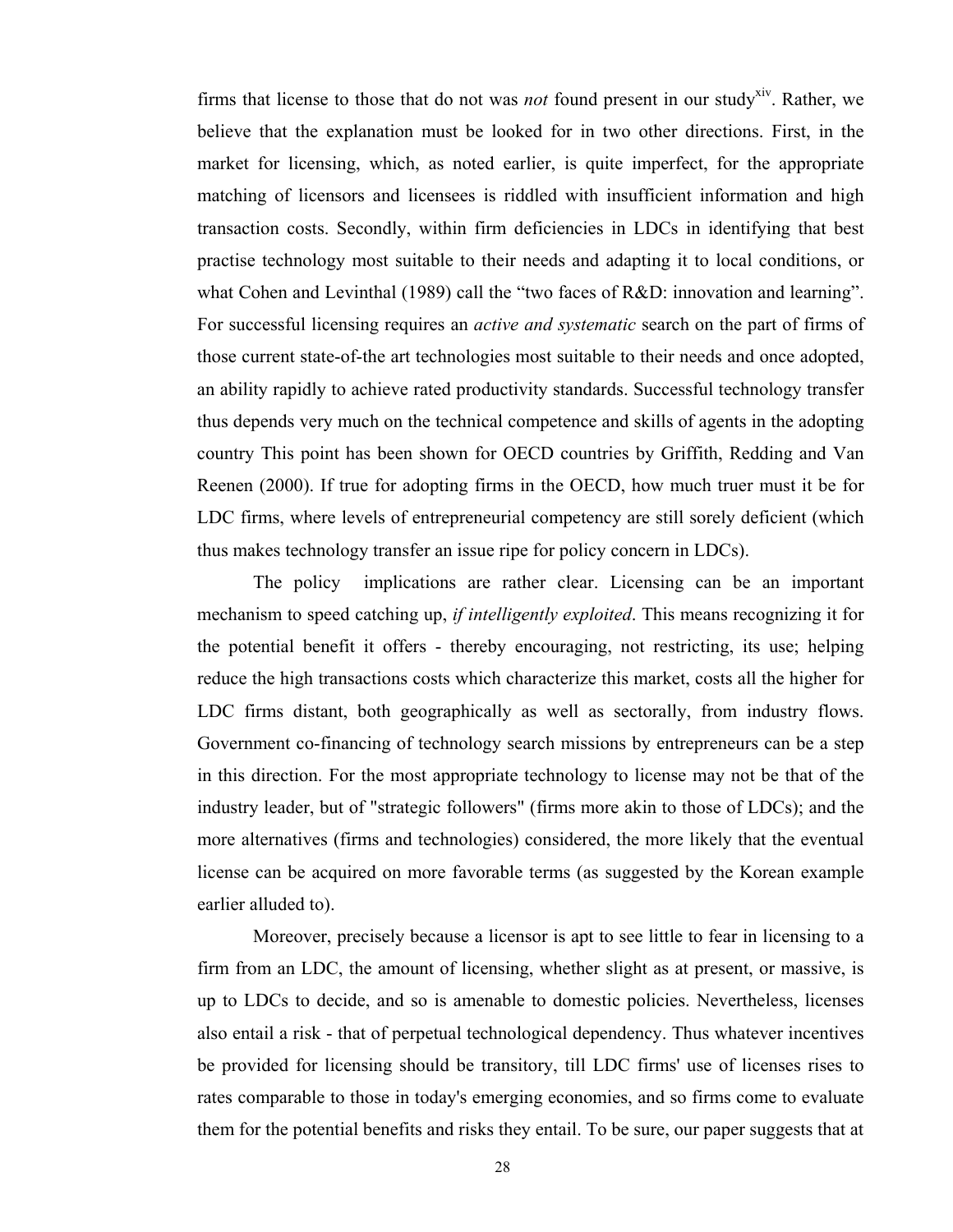this particular juncture, the risks are largely one-sided; for today Latin American firms are seriously neglecting the potential benefits of licenses.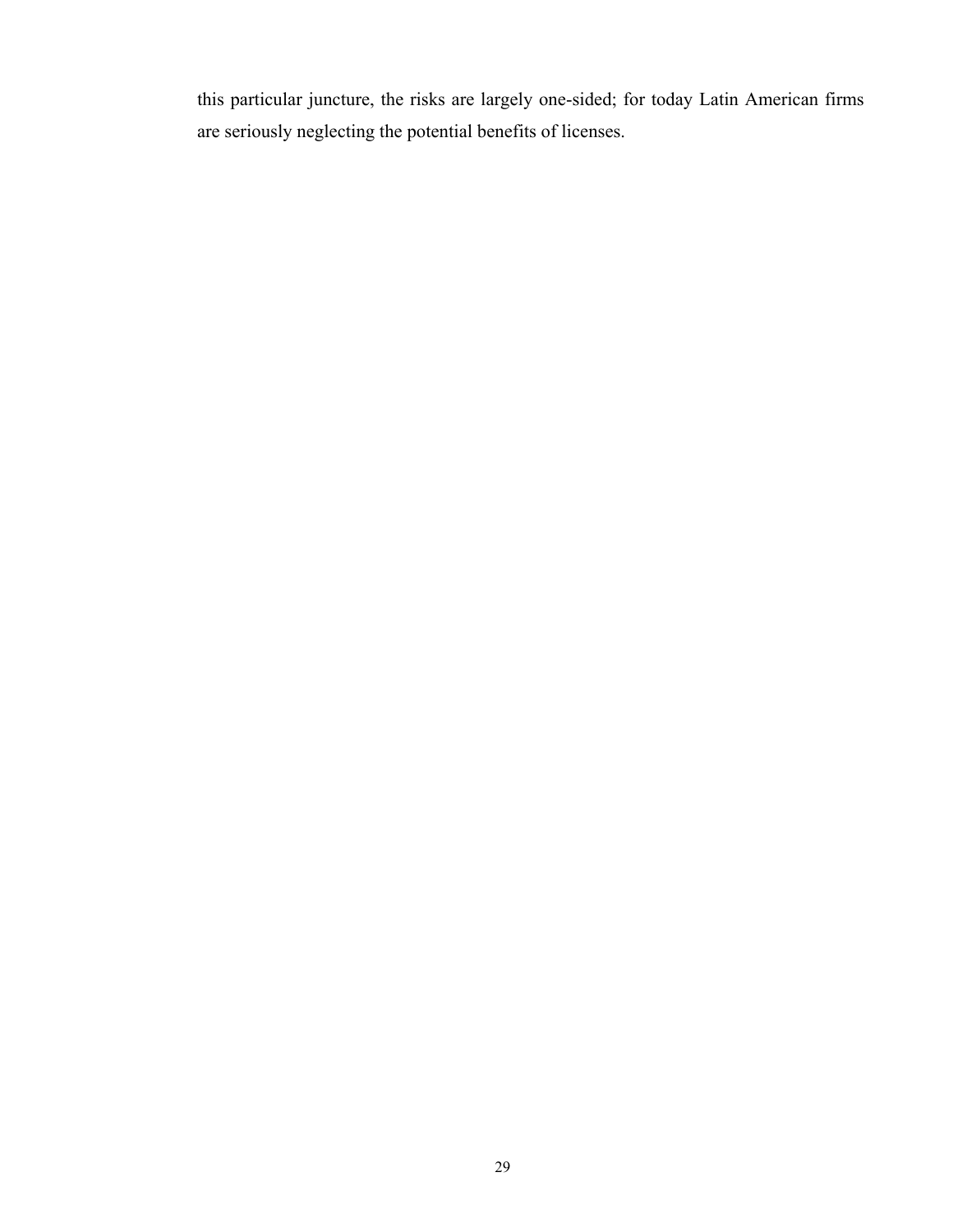#### **FOOTNOTES**

 i <sup>i</sup> As is well known, technology is no longer taken as exogenously given. Theorists both of the endogenous growth and evolutionary schools make technological change some function of the profit-seeking investments of firms, able to keep proprietary control over some portion of the fruits of said investments. However, whereas endogenous growth theorists try to fit models into a general equilibrium framework, evolutionary theorists consider that technological change is essentially a disequilibrium process (Nelson, 1998). For they consider that investments in knowledge are riddled with "Knightian" uncertainty; the probability payoff distribution of such investment is simply not knowable. Firms are thus seen as profit-seekers, groping for knowledge (thus the evolutionary metaphor), rather than maximizers of expected profits as in the standard endogenous growth model (where the probability distribution of the outcomes is assumed to be known). Evolutionary theory thus points to path dependent technological trajectories - a conclusion which accords with reality. Yet the cost of such greater microeconomic realism is that, unlike endogeneous growth theorists, evolutionary models can not specify a unique solution.

 $\ddot{\text{h}}$  We gloss over the well known fact that firms typically list as R&D expenditures those deriving from such Departments. This naturally understates the true R&D effort, especially of small and medium sized firms, where such specialization is not yet justified, as well as the many "minor" improvements in productivity which originate on the plant floor, and which oftentimes account for half of registered productivity gains in a firm.

<sup>iii</sup> This is one of the principal conclusions of the literature survey on technology transfer by Cusumano and Elenkov (1994). For example, firms who spend more than 5% of sales on R&D are twice as likely to purchase licenses in the the United States than those spending less than 5% on R&D (Fu and Perkins, 1995).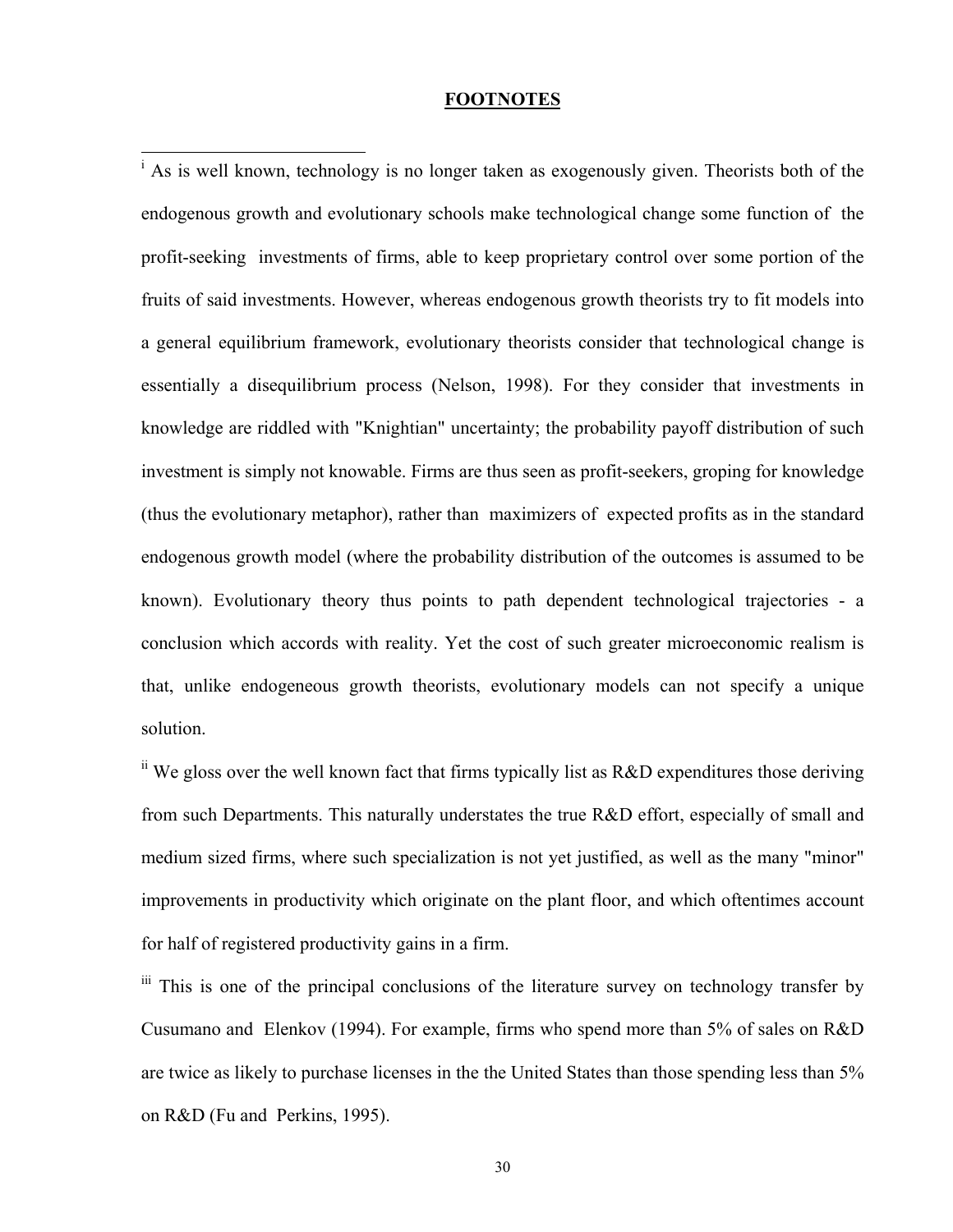<sup>iv</sup> For example, a study of licenses bought by Spanish firms in 1991 showed that 40% of them also carried out in house R&D. Though half the US figures, it must be kept in mind that this was the case at a time when the Spanish private sector spent of the order of 0.5% of GNP to R&D, a third of what US firms invested). See Macho-Stadler, Martinez-Giralt and Pérez-Castrillo (1996).

1

<sup>iv</sup> The fact that informal contacts - that is, word o mouth and personal acquaintance be so important in technology licensing suggests that geographical proximity will favor licensing. On the other hand, the fear of building up a competitor could encourage looking outward. We know of one specific study with relevant data, that of the machine tool industry in the United States, Germany and the United Kingdom, which revealed that some 20% held licenses from firms within the national boundaries. See Davies (1995).

v No doubt the foremost exponent of this point of view was Constantine Vaitsos, whose work later with the Andean Pact would result in the (in)famous Decision 24, which set limits on royalties as well as on profit remittances from countries of the Andean region. See Vaitsos, 1970 and Vaitsos, 1975.

vii This was a seminar on the development of clusters held at the Unted Nation's Economic Commission for Latin America (ECLAC). The Canadian expert worked in a Canadian government agency responsible for tracking technology and technological developments internationally.

<sup>viii</sup> Strictly speaking some of the developed country studies referred to licenses both from national as well as foreign sources. Nevertheless, given the relatively low productivity of Chile's manufacturing sector (at least by international standards- 20% of US labor productivity, for example), it can be safely assumed that virtually all licenses in Chile are foreign. Hence, the conclusion that relatively few Chilean manufacturing firms purchase licenses stands.

 $\frac{1}{10}$  Bernard and Jensen (1999) use the above method to test for differences in the behavior of U.S. firms that export and those that do not.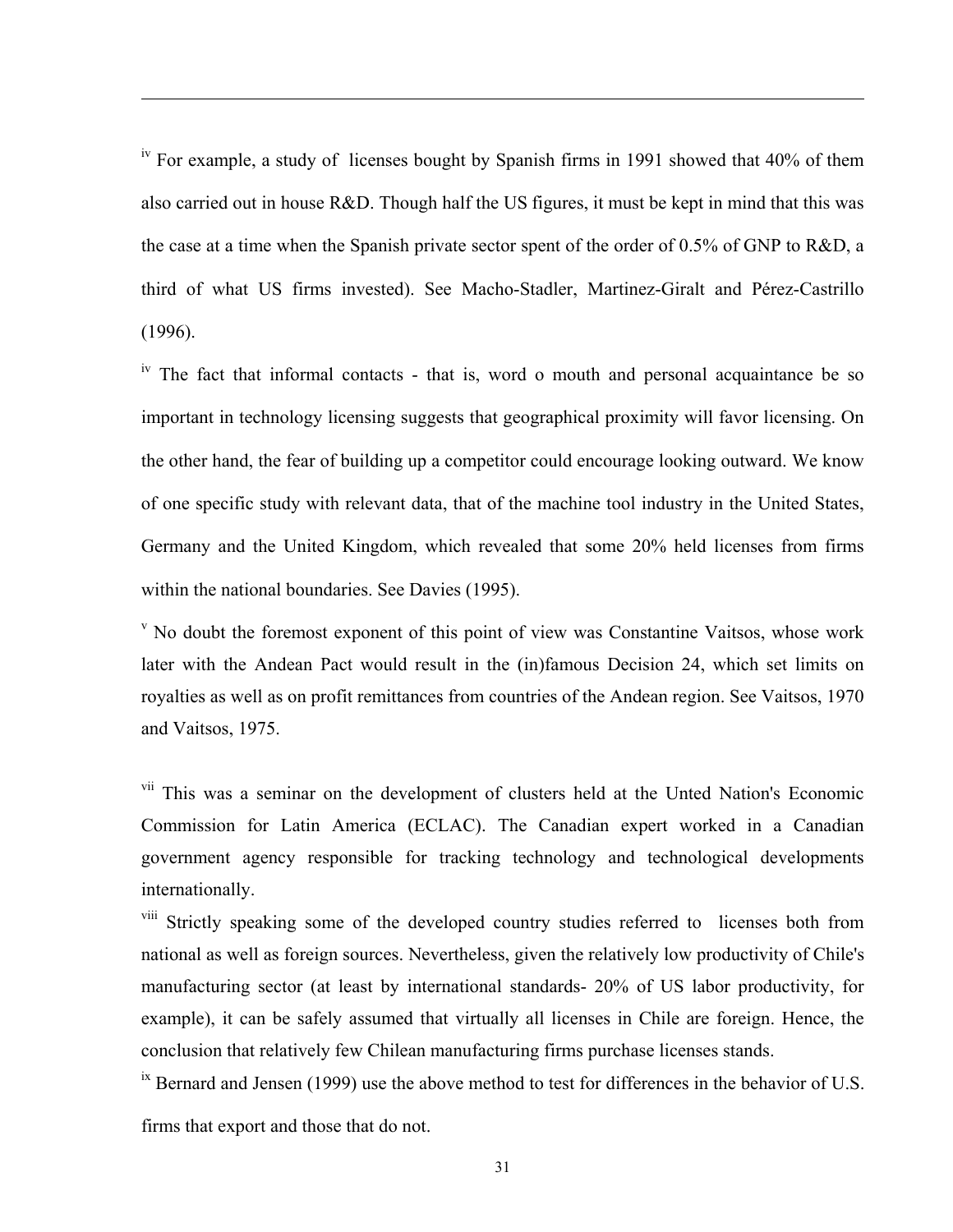x See for greater detail Álvarez, Crespi Naschelsky and Sepúlveda (1999).

 $\frac{x_i}{x_i}$  Nor was the impact of licenses on total factor productivity growth in 1991-1996 modified by the fact or extent of foreign ownership in the base year , under a variety of specifications (data not shown).

<sup>xii</sup> To calculate an annual rate of return we would have to know more about the exact profile of income flows for the 6 year period and beyond. For example, in the case of small firms with a β  $= 0.62$ , if we were to assume on one extreme that the registered increase in output due to licenses was zero for the first 5 years and then shot up  $62\%$  in the 6<sup>th</sup> year and held steady thereafter, the annual rate of return for investments in licenses would be 30% per year (with a discount factor of 12%). Inversely, at the other extreme, if we were to assume that the full income increase due to licenses took place as of the very first year and (as Table 6 would suggest) held constant thereafter, the annual rate of return would be equal to 62%. The most reasonable assumption with the data at hand would seem to be that income flows from licenses increase linearly till the  $6<sup>th</sup>$  year and then hold steady thereafter (neither increasing nor decreasing after that), in which case the rate of return on an annualized basis would be equal to 35% per year (again discounting future income at 12% per year). Using the latter as the most reasonable set of assumptions yields the rates of return shown in the text.

<sup>xiii</sup> Recall that licenses also impact on firm growth by raising spending on capital goods. Thus the above rate of return is simply that due solely to unembodied technological change.

<sup>xiv</sup> At least this is the conclusion of not observing significant coefficients for our spillovers variables, Licvas and Licvasp, in Table 9. Although there still exist possibility of between sector spillovers associated to client-suppliers relationships. Unfortunately, the lack of information precluded testing this hypothesis.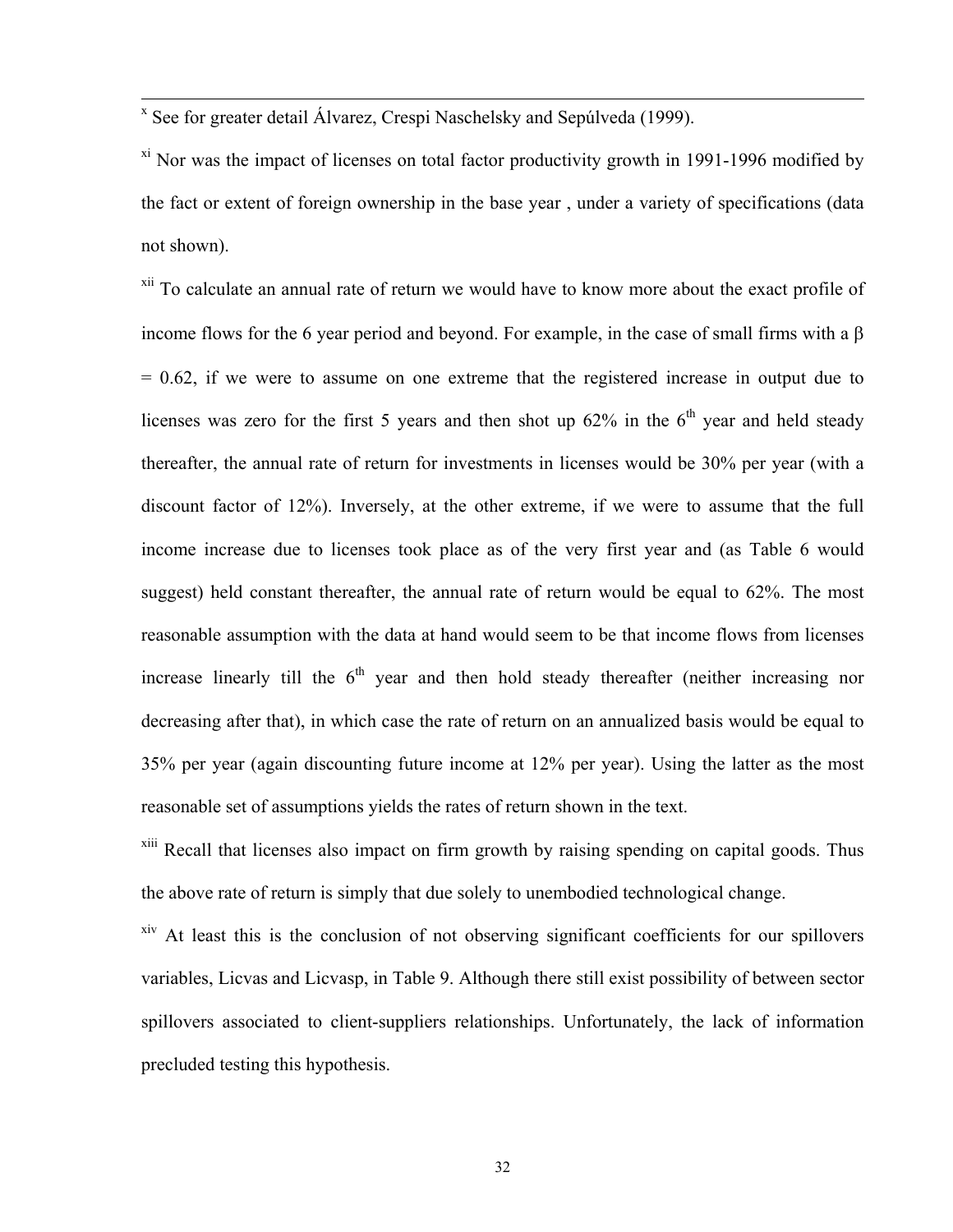#### **References**

1

Agosin, M. and Saavedra, N. (1999), Sistemas Nacionales de Innovación (Dolmen, Santiago).

Álvarez, R. Crespi, G., Naschelsky, D. and Sepúlveda, M.G. (1999) "Impacto de las restricciones de liquidez sobre el desempeño de las pequeñas y medianas empresas (PYMEs)", Estadística y Economía, No. 18, December, ps. 85-100.

Bernard, A. and Jensen B. (1999), "Exceptional Performance Exporter. Cause, effect or Both?" Journal of International Economics Vol. 47, No.1, ps. 1-26.

Cassiman, B. and Veugelers, R. (2000), "External Technology sources: Embodied or Disembodied Technology Acquisition (unpublished, January, University Pompeu Fabra and Catholic University of Louvain).

Cohen, W. and Levinthal, D. (1989), "Innovation and Learning: The Two Faces of R&D", Economic Journal vol. 99, no. 397, ps. 569-596.

Correa, C. (1975), "Lineamientos generales del control de transferencia de tecnología en américa Latina", Estudios Sociales No. 7, December, ps. 82-112.

Cusumano, M. and Elenkov, D. (1994), "Linking International Technology Transfer with Strategy and Management: a literature commentary", Research Policy 23, ps. 195-215.

Davies, H. (1995), "Intra-firm versus licensed transfers of machine-tool technology", International Journal of Technology Management Vol. 10, nos. 7/8, ps. 941-954.

Fu, S. and Perkins, D. (1995), Technology Licensors and Licensees: who they are, what resources they employ and how they feel", International Journal of Technology Management, Vol. 10, nos. 7/8, ps. 907-920.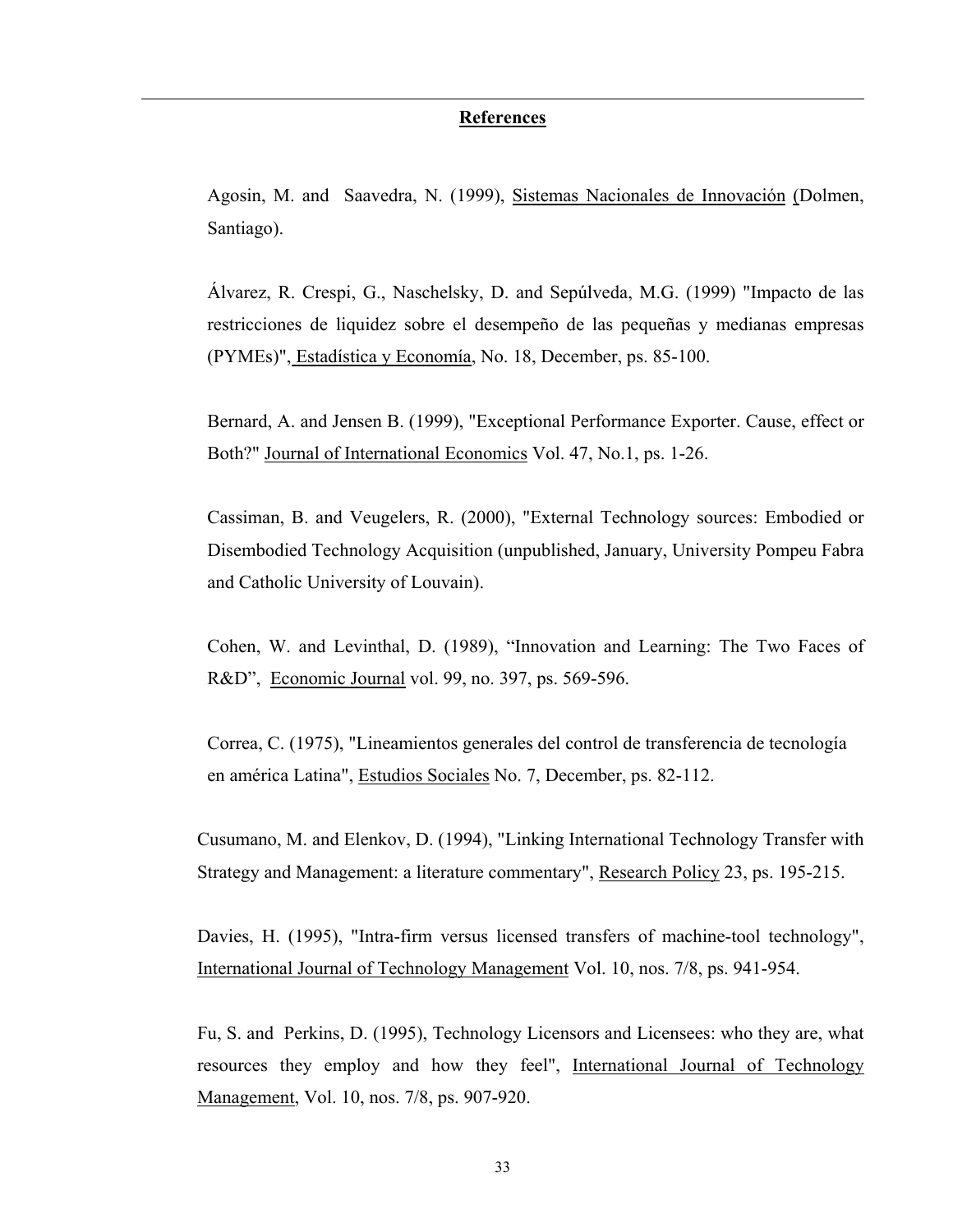Griffith,R. Reddeing, S. and Van Reenen, J. (2000),"Mapping the Two Faces or R&D:Productivity Growth in a Panel of OECD Industries", London School of Economics, Centre for Economic Perfomance Discussion Paper:458, may, Working Paper.

1

INDEC (Instituto Nacional de Estadísticas y Censos) (1998) , "Encuesta sobre la conducta tecnológica de las empresas industriales Argentinas", Estudios INDEC no.31 (Buenos Aires, Argentina).

Junta del Acuerdo de Cartagena del Pacto Andino (1976), "Technology Policy and economic Development: A summary report" (IDRC, Ottawa).

Kim, L. and Dahlman, C. (1992), "Technology Policty for Industrialization: an integrative framework and Korea's experience", Science and Research Policy, No. 21, ps. 437-452.

Macho-Stadler, I. Martínez-Giralt, X. And Pérez-Castillo, J.D. (1996), "The role of Information in Licensing Contrac Design", Resarch Policy No. 25, ps. 43-57.

Nelson, R. and Winter, S. (1982), An Evolutionary Theory of Economic Change ((Harvard University Press, Cambridge).

Nelson, R., ed. (1993), National Innovation Systems: a comparative analysis (Oxford University Press, Oxford).

Nelson, R. (1998), The Agenda for Growth theory: a different point of view", Cambridge Journal of Economics, vol. 22, ps. 497-520.

OECD (1994), Review of National Science and Technology Policy-Mexico (Paris).

OECD (1999), Main Science and Technology Indicators (OECD Statistics, No. 1, Paris).